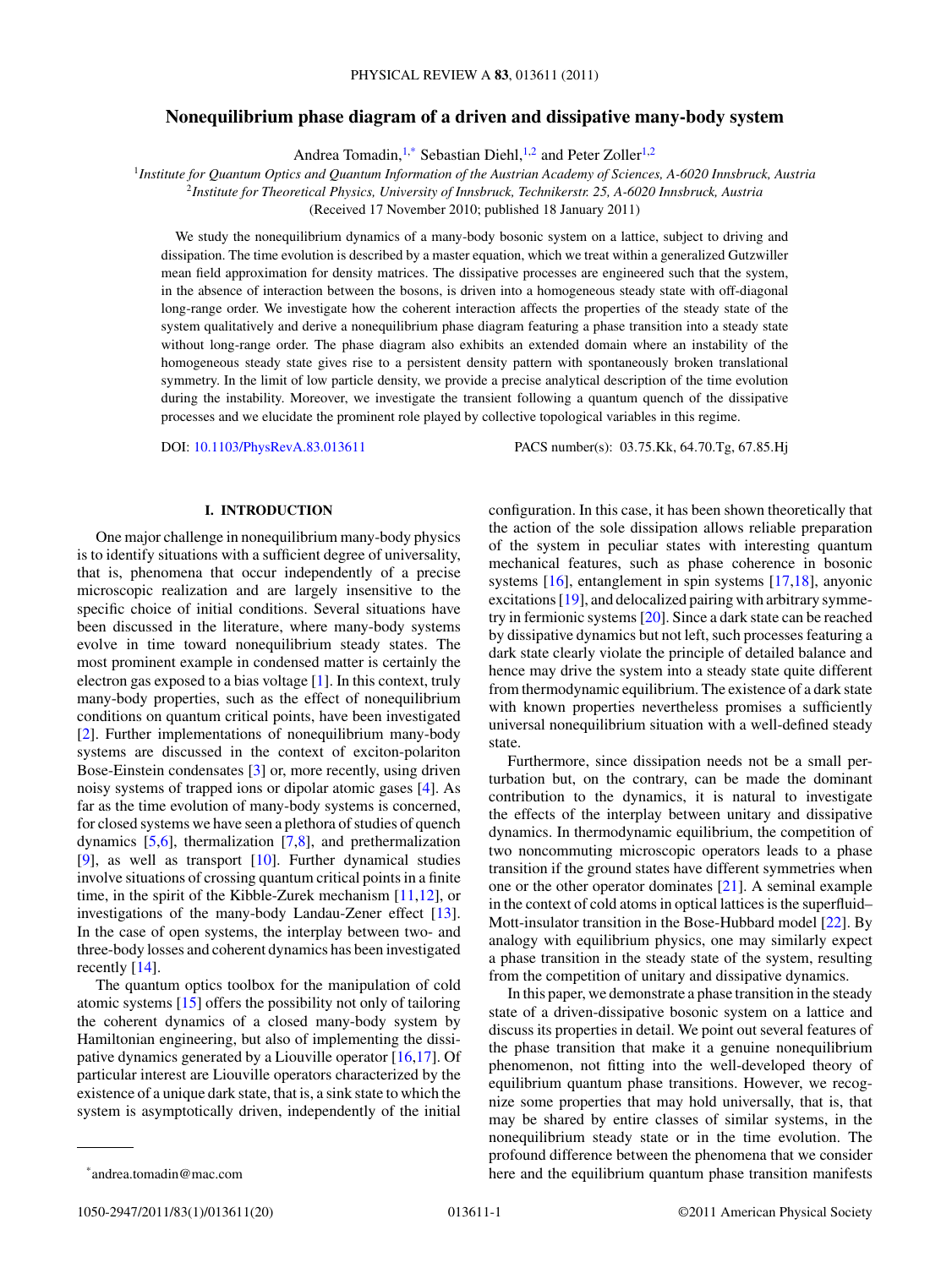<span id="page-1-0"></span>itself, at a purely technical level, in the absence of a known variational principle for the steady state. The lack of such a formal tool makes it necessary to evaluate the real-time evolution of the system, which is rather impractical in the many-body case. Here we develop a mean field method to treat bosonic lattice systems, subject to unitary and dissipative dynamics, which generalizes the Gutzwiller ansatz and allows us to describe mixed states. Within this approximation scheme, we deal with an effective master equation that acts on a reduced Hilbert space, is nonlinear in the quantum state, and is amenable to a workable numerical solution. Moreover, we identify an analytically tractable low-density limit where the most relevant information on the quantum state is encoded in a few correlation functions, which obey coupled equations of motion (EOMs). The solution of the EOMs, which we provide for various dynamical regimes in this approximation, explains qualitatively the behavior of the system at arbitrary density. The method may also be used for semiquantitative estimates in other problems where unitary and dissipative dynamics appear on equal footing.

The paper is organized as follows. In Sec. II we introduce the microscopic model and provide a heuristic argument to justify the existence of a nonequilibrium phase transition in the model. In Sec. [III](#page-3-0) we introduce the generalized Gutzwiller mean field approximation, discuss the most prominent properties of the homogeneous phase diagram resulting from it, and point out profound differences with respect to equilibrium phase transitions in dissipative environments [\[23\]](#page-19-0). Section [IV](#page-8-0) specifies the Gutzwiller approximation to the case of low particle density and complements the numerical findings in Sec. [III](#page-3-0) with analytical results. Section  $V$  is devoted to the analysis of a dynamical instability that arises spontaneously in the nonequilibrium phase diagram. This completes the discussion of the steady state of the driven dissipative system. In Sec. [VI](#page-12-0) we focus on aspects of nonlinear dissipative dynamics that occur in mesoscopic settings. We draw our conclusions in Sec. [VII.](#page-14-0) Appendixes [A–](#page-15-0)[D](#page-17-0) provide technical details on the derivation of the mean field theory and on the numerical procedures used to solve the resulting nonlinear equations.

This paper refines the findings that we presented in Ref. [\[24\]](#page-19-0). Here we provide a more detailed presentation of the material, including a discussion of the complete EOMs and an explanation of numerical techniques. New results include the exact solution of the dynamics for a small lattice (Sec.  $\Pi$ ), the solution of the dynamically unstable EOMs beyond a linear response (Sec.  $VB$ ), and an investigation of the nonlinear dissipative dynamics following phase quenches (Sec. [VI\)](#page-12-0).

## **II. THE MODEL FOR COMPETING UNITARY AND DISSIPATIVE DYNAMICS**

#### **A. The model**

In this work we consider a many-body system described by a master equation:

$$
\partial_t \rho(t) = -i[\hat{\mathcal{H}}, \rho(t)] + \mathcal{L}[\rho(t)]. \tag{1}
$$

The master equation defines the time evolution of the density matrix  $\rho(t)$  of an ensemble of bosonic atoms in an optical lattice. It consists of a unitary part, described by the Hamiltonian  $\hat{\mathcal{H}}$ , and a dissipative part, represented by the Liouvillian  $\mathcal{L}$ . The Liouville operator arises from the coupling of the system to a bath, which is eliminated in the Markov approximation to yield the effective evolution, Eq. (1). The validity of the Markov approximation, which neglects retardation effects in the bath, is rooted in the possibility of having strong separation of time scales for such quantum optical systems. We emphasize that this gives rise to a microscopic model which is*local in time*. Therewith, the possibility of an accurate microscopic modeling for many-body systems in terms of a few parameters—one of the key features of cold atomic many-body systems—is extended from the Hamilton operator to the dissipative dynamics as well. The unitary dynamics for the bosonic atoms in a *d*-dimensional lattice is described by the familiar Bose-Hubbard Hamiltonian,

$$
\hat{\mathcal{H}} = -J \sum_{\langle \ell \ell' \rangle} \hat{b}_{\ell}^{\dagger} \hat{b}_{\ell'} + \frac{U}{2} \sum_{\ell} \hat{n}_{\ell} (\hat{n}_{\ell} - 1) - \sum_{\ell} \mu \hat{n}_{\ell}, \quad (2)
$$

where *J* is the hopping amplitude,  $U > 0$  the interaction strength, and  $\mu$  the chemical potential (see Sec. [III B](#page-7-0) and Appendix  $C$  for a discussion of its role in the time evolution of the system). The operator  $\hat{b}_{\ell}$  ( $\hat{b}_{\ell}^{\dagger}$ ) annihilates (creates) a boson in the  $\ell$ th lattice site and  $\langle \ell \ell' \rangle$  indicates that the summation is restricted to nearest neighboring sites. ( $\ell$  is a vector of integers with the same dimension as the lattice.) The Liouvillian  $\mathcal L$  that we consider here was derived in Ref. [\[16\]](#page-19-0). Written in Lindblad form, it reads

$$
\mathcal{L}[\rho(t)] = \frac{1}{2}\kappa \sum_{\langle \ell \ell' \rangle} [2\hat{c}_{\ell \ell'} \rho \hat{c}_{\ell \ell'}^{\dagger} - \hat{c}_{\ell \ell'}^{\dagger} \hat{c}_{\ell \ell'} \rho - \rho \hat{c}_{\ell \ell'}^{\dagger} \hat{c}_{\ell \ell'}], \quad (3)
$$

where  $\kappa$  is the dissipation rate, and the quantum jump operators  $\hat{c}_{\ell,\ell'}$ , acting on pairs of neighboring lattice sites, are given by

$$
\hat{c}_{\ell\ell'} = (e^{-i\phi_{\ell}}b_{\ell}^{\dagger} + e^{-i\phi_{\ell'}}b_{\ell'}^{\dagger})(e^{i\phi_{\ell}}b_{\ell} - e^{i\phi_{\ell'}}b_{\ell'})
$$
\n
$$
= (b_{\ell}^{\dagger} + e^{-i\phi_{\ell\ell'}}b_{\ell'}^{\dagger})(b_{\ell} - e^{i\phi_{\ell\ell'}}b_{\ell'}).
$$
\n(4)

with  $\phi_{\ell\ell'} = \phi_{\ell'} - \phi_{\ell}$ . We specialize to the case where the phase difference along the  $\lambda = 1 \dots d$  primitive directions  $\mathbf{e}_{\lambda}$  of the lattice is a constant,  $\phi_{\lambda} = \phi_{\ell + \mathbf{e}_{\lambda}} - \phi_{\ell}$ . The quantum jump operators are composed of an annihilation part, which destroys a particular superposition of the bosonic wave function, and a creation part, which recycles the bosons after interacting with the bath. While the choice of the phase in the annihilation part is crucial to the asymptotic behavior of the system (see the following), the phase in the creation part is a matter of convention and could also be omitted. One possible implementation of these jump operators in optical superlattices is discussed in Ref. [\[16\]](#page-19-0). The key point of such a choice for the jump operators is that their null space consists of a unique element  $|D\rangle$  for a fixed number of particles N. It follows that  $|D\rangle$  is the unique dark state for the whole Liouville operator and that the system is attracted to this state independently of the initial conditions, if no competition arises from the unitary part of the evolution. In Refs.  $[16]$  and  $[25]$  it was shown that the state

$$
|\text{BEC}_{\mathbf{q}}\rangle = (N!)^{-1/2} \left(\sum_{\ell} e^{-i\mathbf{q}\ell} \hat{b}_{\ell}^{\dagger}\right) = (N!)^{-1/2} b_{\mathbf{q}}^{\dagger N} |\text{vac}\rangle \quad (5)
$$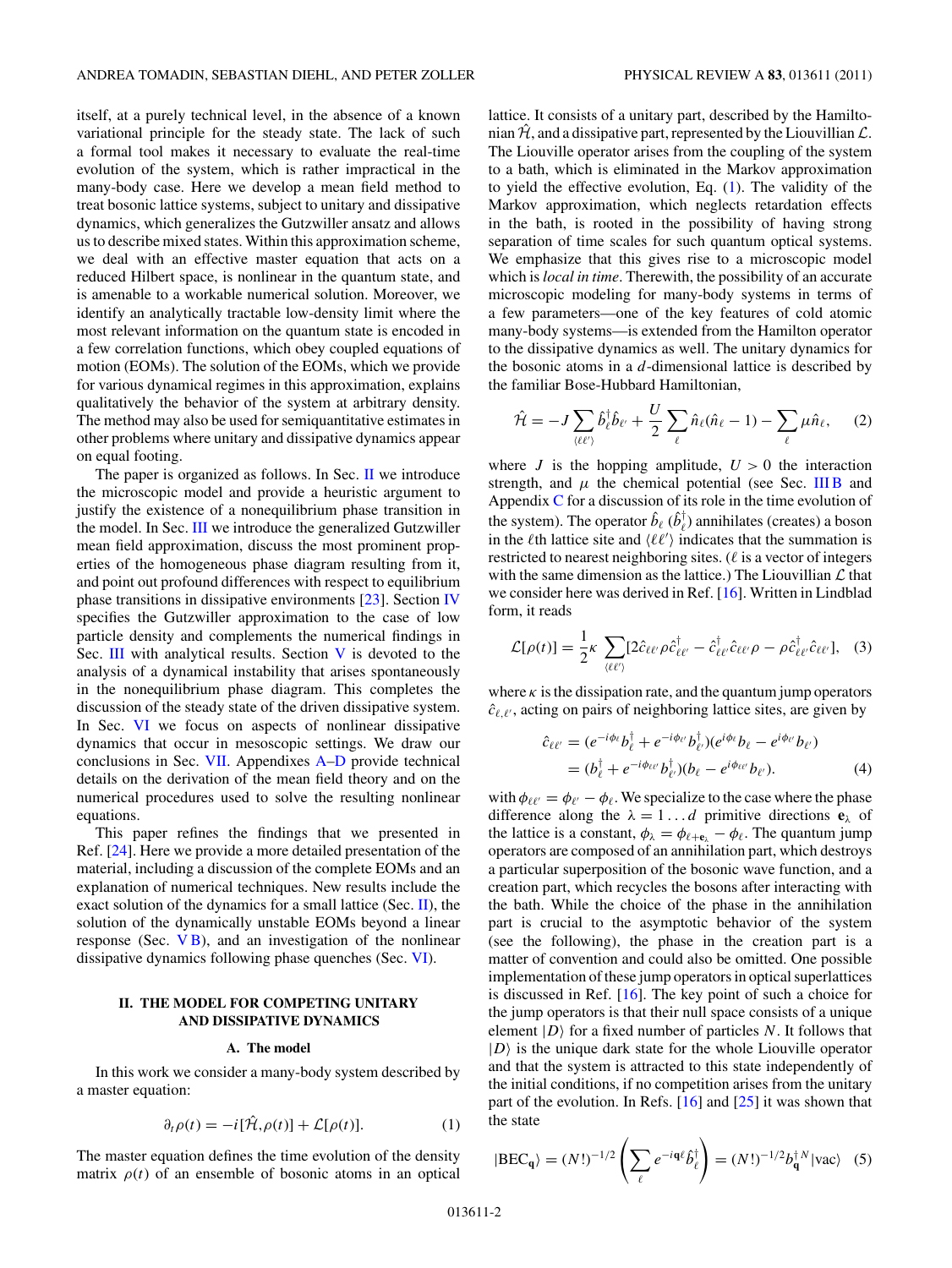<span id="page-2-0"></span>[a Bose-Einstein condensate (BEC) with momentum  $\mathbf{q} = -\phi_{\lambda} \mathbf{e}_{\lambda}$  in lattice units] is the unique dark state of the Liouvillian, [\(3\)](#page-1-0). The uniqueness can be easily understood in momentum space, where the annihilation part of  $\hat{c}_{\ell\ell'}$ reads  $\sum_{\lambda} \{1 - \exp[-i(q_{\lambda} + \phi_{\lambda})]\}\hat{b}_{\mathbf{q}}\}$ . Since the creation part of  $\hat{c}_{\ell,\ell'}$  does not have any eigenvalue on the Hilbert space of *N* − 1 particles,  $\hat{c}_{\ell\ell'}$  features a unique dissipative zero mode at the given momentum. The existence of a dark state depends here on the jump operators being non-Hermitian. It is important to remark, anyway, that the Liouville operator conserves the total particle number  $\hat{N} = \sum_{\ell} \hat{n}_{\ell}$ , as the jump operators just redistribute a particle's superposition and thus fulfill  $\exp(+i\phi\hat{N})\hat{c}_{\ell\ell'}\exp(-i\phi\hat{N}) = \hat{c}_{\ell\ell'}$ . However, the non-Hermitian nature of the jump operators entails that the dissipative process represented by the Liouvillian, [\(3\)](#page-1-0), does not respect the principle of detailed balance, because the probability that the system is projected out of the dark state is 0. The dissipative dynamics produced by the engineered Liouvillian is necessarily very different from a thermalization process, and hence the phase portrait of the system cannot be understood in terms of a modified or perturbed equilibrium picture, but requires a genuinely new approach.

An alternative physical picture of the dynamics in the presence of the dark state is the following. On two neighboring sites along the *λ* direction, the component of the wave function that is not in the null space of  $\hat{b}_{\ell} - e^{i\phi_{\lambda}} \hat{b}_{\ell + \mathbf{e}_{\lambda}}$  is mapped onto the whole Hilbert space, including the null space, while the null space is mapped onto itself. Asymptotically, the weight of the wave function outside the null space vanishes and the phase of the wave function between the neighboring sites is locked to  $-\phi_{\lambda}$ . Since the phase locking takes place on each pair of sites, the many-body state is asymptotically projected into the BEC state, that is, a state with long-range phase coherence. The dissipative evolution purifies the initial state of the system, and in this sense, pumping into the BEC bears strong analogies to laser cooling of single atoms [\[26\]](#page-19-0). The analogy to optical pumping is quite tight, because the implementation of the dissipative process involves a coherent (laser) driving element, such that the system is indeed driven dissipative.

# **B. Competition between unitary and dissipative dynamics**

We start out by considering the effect of strong interactions on the steady state of the system. In the equilibrium phase diagram of the Bose-Einstein Hamiltonian, [\(2\)](#page-1-0), the quantum phase transition between the Mott insulator and the superfluid is understood in terms of the competition between the kinetic term proportional to *J* , which tends to delocalize the bosons to decrease the energy, and the interaction term proportional to *U*, which is responsible for an increase in energy when particles tunnel between sites and repel each other. To understand the interplay of the energy scale in our present setup, a novel point of view is required, because the time evolution of the system does not minimize the energy. The absence of a variational principle to characterize the steady state of the system is indeed a noteworthy difference with respect to the equilibrium theory. Still, we identify the existence of a competition between the energy scales of the interaction *U* and the dissipation *κ*. To this end, we proceed by adopting a rotating frame that eliminates the interaction from the Hamiltonian. The local operator that

defines the new frame on each site is  $\hat{V}_{\ell} = \exp[i U \hat{n}_{\ell} (\hat{n}_{\ell} - 1)t]$ . The annihilation operator in the new frame reads

$$
\hat{V}\hat{b}_{\ell}\hat{V}^{-1} = \exp[-iU\hat{n}t]\hat{b}_{\ell} = \sum_{n} \exp[i nUt] |n\rangle_{\ell} \langle n|\hat{b}_{\ell}.
$$
 (6)

The effect of the interaction is to rotate the phase of each Fock state differently, destroying the phase coherence of the order parameter. Hence we argue that increasing the interaction leads to a substantial depletion of the condensate and, eventually, to the disappearance of the long-range order in the system.

Before developing a suitable mean field approximation that allows us to tackle the question of the behavior of the system in the thermodynamic limit, we provide signatures of the competition between interaction and dissipation from exact numerical evaluation in a small system. For this purpose, we integrate numerically the EOMs, [\(1\)](#page-1-0), in the Hilbert space for  $N = 2$  particles in  $L = 12$  lattice sites with periodic boundary conditions, using a fixed-step-size, fourth-order Runge-Kutta method. We use the final density matrix  $\rho(T_f)$  to compute the single-particle correlation matrix  $\langle \hat{b}_q^{\dagger} \hat{b}_{q'} \rangle$  and the entropy  $S = -\text{Tr}[\rho \ln \rho]$ , where *q* and *q*<sup>'</sup> are momenta in the discrete Brillouin zone of the finite lattice. Figure 1 shows that, as the interaction strength is increased, the occupation of the zero-momentum state decreases monotonically. This is a signature, in the finite system, of the depletion of the condensate fraction that we expect in the thermodynamic limit. We also see that the distribution of the momenta is localized in the absence of interactions and broadens substantially for  $U \gtrsim \kappa$ , analogously to the broadening of the condensate peak produced by a finite temperature. Such broadening is not due to a rearrangement of the single-particle states, for example, the momentum states not being the appropriate eigenbasis for the system, because, as we show in Fig. [2,](#page-3-0) the entropy increases steadily with the interaction strength. This means that, in the presence of interactions, the Liouvillian is no longer able to drive the system toward the pure dark state. It is interesting to note that the entropy converges toward a definite constant value as the interaction strength grows, as is clear from the analysis in the inset in Fig. [2.](#page-3-0) This fact suggests that the crossover exhibited by the finite system may in fact turn into a transition from the condensed state to a well-defined new



FIG. 1. The  $q = 0$  entry of the single-particle correlation matrix in momentum space as the interaction strength is varied, obtained from the solution of the exact equations of motion, [\(1\)](#page-1-0), for  $N = 2$ ,  $L = 12$ ,  $J = 0.0$ , and  $\phi = 0$ , at time  $T_f \kappa = 20.0$ . Inset: The entire diagonal of the correlation matrix for  $U/\kappa = 0.0$  (shaded bars) and  $U/\kappa = 20.0$  (empty bars).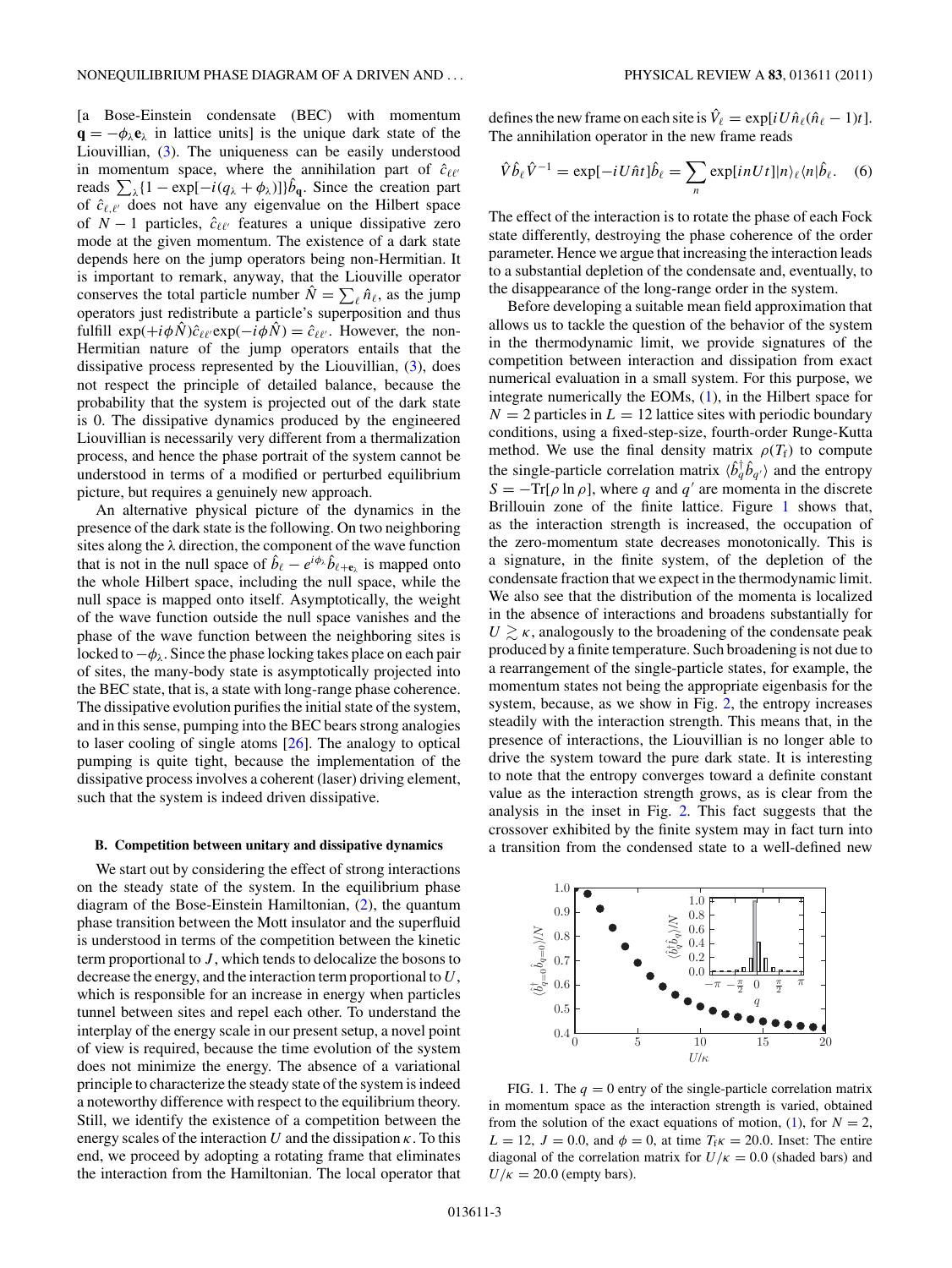<span id="page-3-0"></span>

FIG. 2. The entropy in the steady state of the system, from the solution of the exact equations of motion,  $(1)$ , for the same parameters as in Fig. [1.](#page-2-0) Inset: Crosses represent the data shown by circles in the main plot, logarithmically rescaled with respect to the asymptotic value *S*<sub>∞</sub>  $\approx$  0.72, and compared to the power law *S*<sub>∞</sub> − *S* ∝ *U*<sup>−*α*</sup> for  $\alpha \lesssim 1.0$  (solid line).

phase. In the following section we validate this picture and provide a detailed analysis of the phase diagram.

# **III. NONEQUILIBRIUM PHASE DIAGRAM IN THE MEAN FIELD APPROXIMATION**

To capture the physics of the depicted nonequilibrium phase transition on a semiquantitative level, we develop a formalism which allows us to describe the physics of the well-controlled limits of both weak and strong interactions. In the weakly interacting limit  $U/\kappa \ll 1$ , we must recover the condensate phase with long-range order found in Ref. [\[16\]](#page-19-0), while in the strong coupling limit  $U/\kappa \gg 1$ , we expect a disordered phase with a diagonal density matrix. To this end, we tackle the solution of Eq. [\(1\)](#page-1-0) within a mean field approximation, in the form of a Gutzwiller-like ansatz where the system density matrix is factorized in position space

$$
\rho = \bigotimes_{\ell} \rho_{\ell}.\tag{7}
$$

The reduced density matrix  $\rho_{\ell} = \text{Tr}_{\neq \ell} \rho$  on site  $\ell$  is obtained by tracing out all the other degrees of freedom except those of the  $\ell$ th site. The EOM for the reduced density matrix then reads

$$
\partial_t \rho_\ell(t) = -i \operatorname{Tr}_{\neq \ell} [\hat{\mathcal{H}}, \rho(t)] + \operatorname{Tr}_{\neq \ell} \mathcal{L}[\rho(t)]. \tag{8}
$$

The computation of the traces is reported in Appendix [A.](#page-15-0) The Hamiltonian part results in a local commutator,

$$
-i\operatorname{Tr}_{\neq\ell}[\hat{\mathcal{H}},\rho(t)]=-i[\hat{h}_{\ell}(t),\rho_{\ell}(t)],\qquad(9)
$$

with the effective reduced local Hamiltonian given by  $h_{\ell} =$  $-J \sum_{\langle \ell' | \ell \rangle} (\langle \hat{b}_{\ell'} \rangle \hat{b}_{\ell}^{\dagger} + \langle \hat{b}_{\ell'}^{\dagger} \rangle \hat{b}_{\ell}) + \frac{1}{2} U \hat{n}_{\ell} (\hat{n}_{\ell} - 1) - \mu \hat{n}_{\ell}$  [cf. also Eq.  $\overline{(A6)}$  $\overline{(A6)}$  $\overline{(A6)}$ . This is precisely the form obtained in the ordinary Gutzwiller approximation for a mean field ground-state calculation in the Bose-Hubbard model. Note, however, that due to the restriction of the ground state, the state must be pure, and thus the on-site density matrices in the latter case are of the form  $\rho_{\ell} = |\psi\rangle_{\ell} \langle \psi|$ . In our case we do not have an argument in favor of the purity of the steady state for strong interactions so we allow for mixed steady states as well.

The trace of the Liouvillian part, assuming an axial geometry in the system (see Appendix [A\)](#page-15-0), produces the structure

$$
\mathrm{Tr}_{\neq \ell} \mathcal{L}[\rho(t)] = \kappa \sum_{r,s} \left[ 2A_{\ell}^r \rho_{\ell} A_{\ell}^{s\dagger} - A_{\ell}^{s\dagger} A_{\ell}^r \rho_{\ell} - \rho_{\ell} A_{\ell}^{s\dagger} A_{\ell}^r \right] \times \left[ \Gamma_{\ell,\sigma=+1}^{rs} + \Gamma_{\ell,\sigma=-1}^{rs} + (z-2)\Gamma_{\ell,\sigma=0}^{rs} \right], \tag{10}
$$

where  $z$  is the coordination number of the lattice, the vectors of operators  $\bf{A}$  are given in Eq.  $(A11)$ , and the matrix of coefficients  $\Gamma_{\ell,\sigma}$  is given in Eq. [\(A13\)](#page-16-0).

At this point we discuss the validity of the factorization approximation, (7), in real space. First, we note that the dimensionality of the system enters the EOMs only through the coordination number *z* of the lattice. In lower dimensionalities, mean field methods often allow correct detection of the existence of different phases, although they are insufficient to accurately draw phase borders and characterize physical properties across the phase transition. In general, one expects higher reliability of mean field approximations in higher spatial dimensions. For the (fermionic) Hubbard model, arguments based on the central limit theorem for spatial dimension  $d \rightarrow \infty$  lead to the observation that the mean field theory becomes exact in this limit [\[27\]](#page-19-0). The statistical nature of the argument suggests that a similar reasoning could also be applied here. The final results of the analysis do not depend qualitatively on the precise value of *z*; hence, when the choice of a definite dimensionality is necessary, we consider, for simplicity, a one-dimensional  $(d = 1)$  system. Moreover, we observe that the system is represented only locally as a quantum state, that is, a vector or a density matrix in the local bosonic Fock state of each site  $\ell$ . Any correlation function  $\langle \hat{O}_\ell \hat{O}_{\ell'} \rangle$  that involves the evaluation of operators on different sites simplifies to the product  $\langle \hat{O}_\ell \rangle \langle \hat{O}_{\ell'} \rangle$ . The connected part of the correlation function between different sites is entirely neglected. However, the on-site correlations are evaluated exactly and thus this method is quite suitable for extracting information on a wide range of variation of  $U/\kappa$ , from the weak to the strong coupling limit. In the limit of weak coupling, additional arguments in favor of our approximation scheme are available (see Sec. [V A\)](#page-9-0).

Technically, the Gutzwiller approximation transforms the full many-body system into a collection of coupled single-site systems, which are amenable to a much simpler analytical treatment. Moreover, in a numerical solution, the total dimension of the state vector of the system decreases from the full size of the Hilbert space to *L* times the size of the local Hilbert space. This makes much larger arrays numerically tractable. On the technical side, the price to pay for the decrease in size of the Hilbert space is that the EOM becomes nonlinear in the state vector, contrary to the Schrödinger and von Neumann equations. More precisely, the coefficients that enter the effective local Hamiltonian  $\hat{h}_{\ell'}$  and the matrix  $\Gamma_{\ell',\sigma}$ depend on a set of local correlation functions,

$$
\psi_{\ell} \equiv \langle \hat{b}_{\ell} \rangle, \quad \langle \hat{b}_{\ell}^{2} \rangle, \quad \langle \hat{n}_{\ell} \hat{b}_{\ell} \rangle, \tag{11}
$$

evaluated with the density matrix of the sites  $\ell$  neighbors of  $\ell'$ . The appearance of a nonlinear equation from an originally linear equation for the system density operator in the framework of a mean field approximation is actually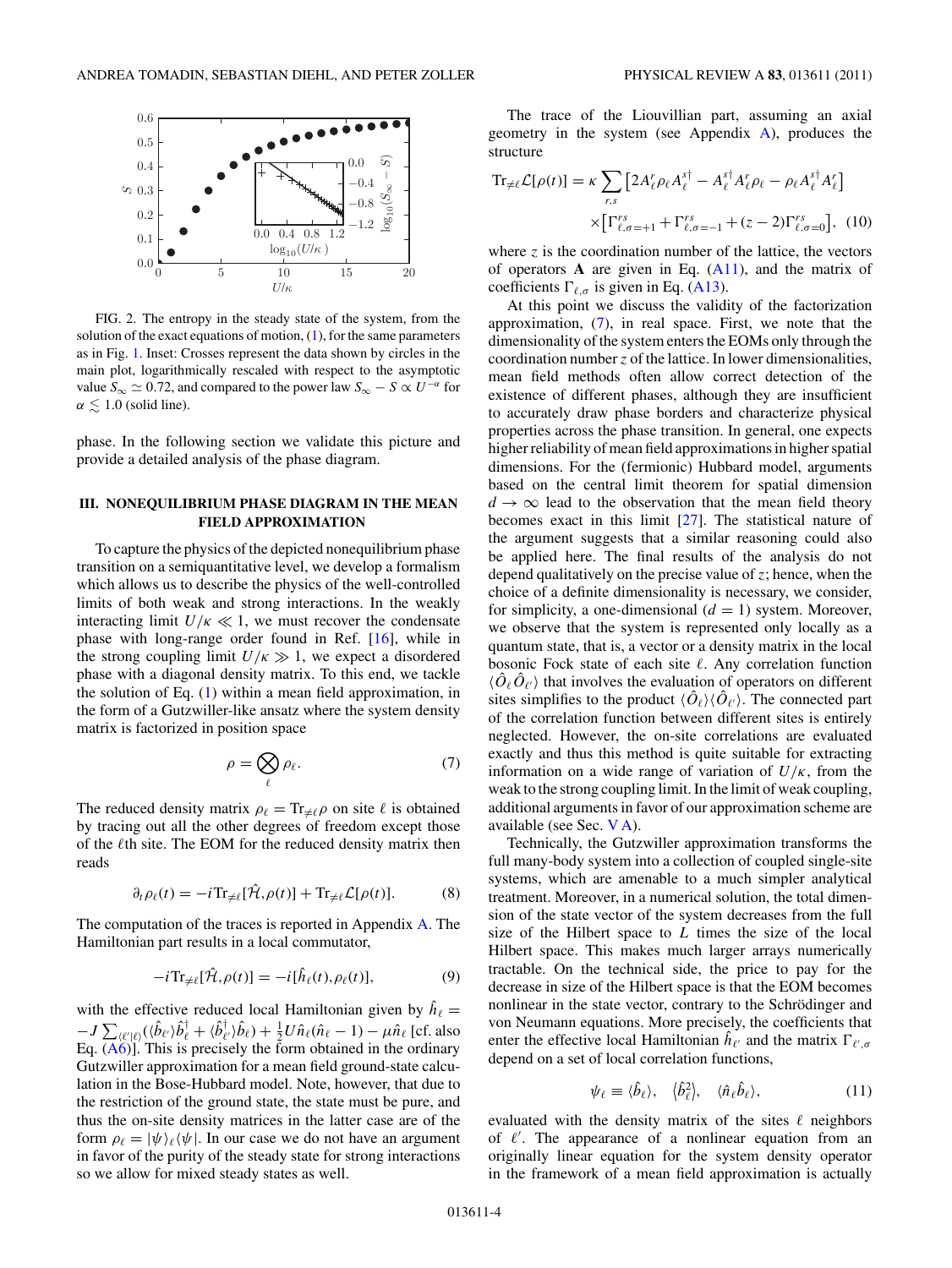<span id="page-4-0"></span>familiar from, for example, the Gross-Pitaevski mean field theory for weakly interacting Bose gases. There, a nonlinear classical field equation for the condensate expectation value results from a mean field approximation on the original linear *N*-body Schrödinger equation. Finally, the mean field equations conserve the average value *n* of the total particle density but do not commute with the number operator. We reiterate that the treatment of the correlation functions,  $(11)$ , on each site is fully quantum mechanical; that is, there is no approximation of the value of the average of any local operator. In particular, this procedure yields a theory that contains much more information than a Gross-Pitaevski equation [see Eq. (13) and the following discussion], where also the product of local operators, [\(11\)](#page-3-0), is factorized, so that all available information is encoded in  $\psi_{\ell}$ .

The effect of the phase  $\phi$  in the Liouvillian is easily understood for a homogeneous state by considering the change of frame of reference  $\tilde{b}_{\ell} = e^{+i\phi\ell} \hat{b}_{\ell}$ . In the new frame, the Liouvillian maintains the same form, with  $\hat{b}_{\ell} \mapsto \tilde{b}_{\ell}$  and  $\phi \mapsto 0$ . In the effective Hamiltonian, instead, it is necessary to apply  $\hat{b}_{\ell} \mapsto \tilde{b}_{\ell}$  but also  $J \mapsto J \cos \phi$ . Hence, we can reduce to consideration of the homogeneous states of the system with  $\phi = 0$  only, as the general case amounts to a mere reduction of *J* if  $\phi < \pi/2$ . For  $\phi > \pi/2$ , however, the dark state of the Liouvillian corresponds to a boosted condensate that is known to be dynamically unstable [\[28\]](#page-19-0) and, consequently, does not feature a stable homogeneous steady state.

#### **A. Phases of the homogeneous steady state**

In this section we study the steady states of Eq. [\(8\)](#page-3-0) and validate the picture, suggested in Sec.  $\overline{I}$  IB, of an interaction-driven nonequilibrium phase transition that destroys the condensation in the system. We first identify analytically two exact steady states, for vanishing and large interactions, and then provide numerical results that interpolate between these two cases.

Let us consider first the pure coherent state [\[29\]](#page-19-0)

$$
|\psi\rangle_{\ell} \equiv \sum_{\nu=0}^{\infty} e^{-|\psi_{\ell}|^{2}/2} \frac{\psi_{\ell}^{\nu}}{\sqrt{\nu!}} | \nu\rangle_{\ell}, \qquad (12)
$$

(where  $\nu$  is the index in the local Fock space and  $\nu$  a complex number that specifies the phase of the coherent state) and the corresponding density matrix  $\rho^{(c)} = |\psi\rangle_{\ell} \langle \psi|$ . The Liouvillian, [\(10\)](#page-3-0), vanishes exactly when applied to the homogeneous coherent density matrix, which hence provides a consistent dark-state solution for the dissipative dynamics and pinpoints an exact steady-state solution of the model at  $J = U = 0$ . Moreover, for this density matrix, all on-site correlation functions factorize in Fock space. As a consequence, all the information of the theory is encoded in the simplest one, namely, the one-point function  $\langle \hat{b}_\ell \rangle$ , which is precisely the order parameter, [\(11\)](#page-3-0), of the condensate. The EOM  $\partial_t \langle \hat{b}_\ell \rangle$  =  $Tr[\hat{b}_{\ell}\partial_t \rho_{\ell}(t)]$  for the order parameter reads explicitly

$$
-i\partial_t \psi_{\ell}(t) = J \sum_{\langle \ell' | \ell \rangle} \psi_{\ell'} + \mu \psi_{\ell} - U |\psi_{\ell}|^2 \psi_{\ell} + 2i\kappa \sum_{\langle \ell' | \ell \rangle} (\psi_{\ell} - \psi_{\ell'} + \psi_{\ell'}^* \psi_{\ell}^2 - |\psi_{\ell'}|^2 \psi_{\ell}).
$$
\n(13)

This equation constitutes a dissipative Gross-Pitaevski equation (GPE), and indeed, the unitary part is identical to the standard lattice GPE. If we choose a homogeneous state  $\psi_{\ell} = \psi$ [analogous to the BEC state,  $(5)$ ], the dissipative terms vanish and the equation reduces to  $-i\partial_t \psi = (zJ - U\psi^* \psi + \mu)\psi;$ that is, the system undergoes a global phase rotation that can be removed with a precise choice of the chemical potential  $\mu =$ −*zJ* + *Un*. More generally, we constantly take advantage of the possibility of fixing the chemical potential and removing residual phase rotations, ensuring a time-independent steady state as illustrated in this simple case. The role of the chemical potential in our nonequilibrium analysis is discussed further in Sec. [III B.](#page-7-0) The coherent state is not a general solution of Eq.  $(8)$ precisely because a different phase frequency appears for each different correlation function, but only one can be removed with the chemical potential. Anyway, the similarity of the Eq. (13) to the GPE suggests that small values of the interaction strength *U* do not change qualitatively the dynamics of the system, which is the result rigorously derived in Ref. [\[16\]](#page-19-0) within the Bogoliubov approximation.

Let us consider now the opposite limit of a diagonal density matrix state, in which the coherences are totally absent. According to the heuristic argument presented in Sec. [II B,](#page-2-0) this situation is expected for large values of the interaction strength. In this case, the kinetic term of the Hamiltonian drops out, since no off-diagonal order is present and thus  $\langle \hat{b}_\ell \rangle = 0$ . The interaction term drops out as well, because the operator  $\hat{n}_{\ell}$  commutes with any state that is diagonal in the Fock basis. The only remaining energy scale in the system is the dissipation strength  $\kappa$ . Finally, the matrix of coefficients in Eq. [\(10\)](#page-3-0) reads  $\Gamma_{\ell,\sigma} = \text{diag}(0, \langle \hat{n}_{\ell} \rangle, \langle \hat{n}_{\ell} \rangle + 1, 1)$  and the EOM for a homogeneous system reads

$$
\partial_t \rho_\ell(t) = 2\kappa (n+1) (2\hat{b}_\ell \rho_\ell \hat{b}_\ell^\dagger - \hat{b}_\ell^\dagger \hat{b}_\ell \rho_\ell - \rho_\ell \hat{b}_\ell^\dagger \hat{b}_\ell) + 2\kappa n (2\hat{b}_\ell^\dagger \rho_\ell \hat{b}_\ell - \hat{b}_\ell \hat{b}_\ell^\dagger \rho_\ell - \rho_\ell \hat{b}_\ell \hat{b}_\ell^\dagger).
$$
(14)

The latter EOM describes precisely a bosonic mode  $\hat{b}_\ell$  coupled to a bath with thermal occupation  $n = \langle \hat{n}_{\ell} \rangle$  [\[29\]](#page-19-0). It is intriguing that in this case  $n$  is a property of the system itself, and hence we may say that the system acts as its own bath. In particular, this effective thermal bath, which drives the dynamics, is not related to the physical bath that is necessary to implement the jump operators, [\(4\)](#page-1-0). In the steady state  $\partial_t \rho_\ell = 0$  the remaining energy (rate) scale  $\kappa$  drops out, and the only physical scale is the average particle number *n*. The steady-state solution is readily seen to be a thermal-like state [\[29\]](#page-19-0),

$$
\rho_{\ell}^{(\text{th})} \equiv \sum_{\nu=0}^{\infty} |\nu\rangle_{\ell} \frac{n^{\nu}}{(n+1)^{(\nu+1)}} \langle \nu|_{\ell}.
$$
 (15)

We emphasize that this state emerges *despite* the fact that the system is driven out of thermodynamic equilibrium, not as a consequence of the latter. The usage of the word "thermal" follows, in this case, the standard jargon of quantum optics. Finally, we note that the nonlinearity of the physically motivated mean field approximation allows us to describe two distinct dynamical fixed points, namely, one ordered state with finite off-diagonal expectation values, such as  $\langle \hat{b}_\ell \rangle$ , and one disorder phase with vanishing coherences, in some analogy to  $\phi^4$  theory for weakly interacting boson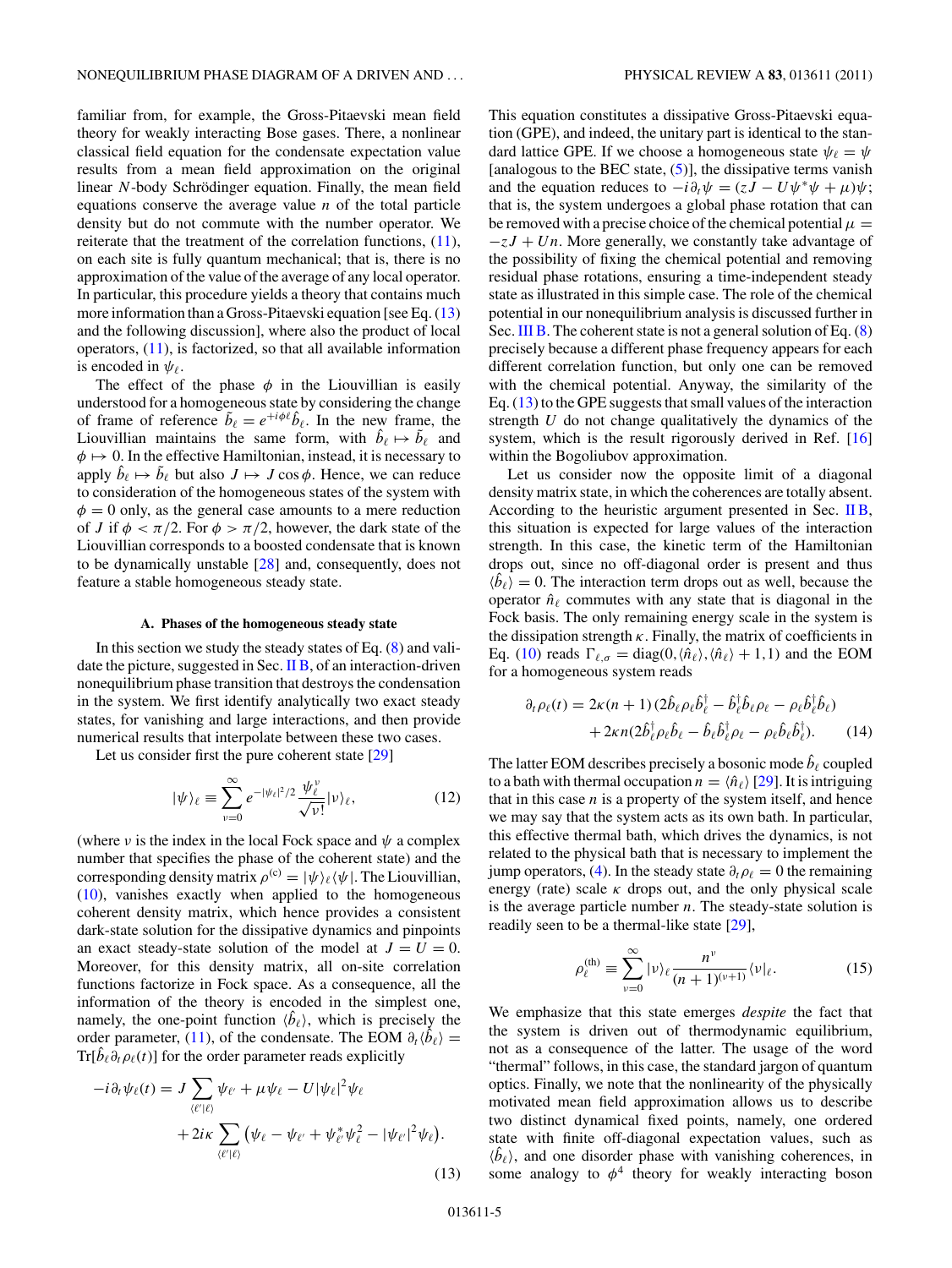<span id="page-5-0"></span>systems. We also emphasize that the breaking of the  $U(1)$ phase symmetry (associated with the conservation of particle number) takes place spontaneously in the ordered phase, since both the Hamiltonian and the Liouville operator in the original equations  $(1)$ – $(3)$ , conserve the number of particles.

We turn now to the numerical integration of the EOM,  $(8)$ , specified to a lattice with *L* sites and periodic boundary conditions. The integration is performed with a fourth-order Runge-Kutta algorithm, using a fixed step size, typically taken as  $\delta t = 10^{-3} \kappa^{-1}$ . Running the integration algorithm for lattices with  $L \approx 10$  sites and maximum times  $T_f \approx 20.0 \ \kappa^{-1}$ takes of the order of minutes on a desktop computer. The local Hilbert space is truncated to a maximum particle number  $\nu_{\text{max}} \lesssim 20$ , substantially larger than the typical particle densities  $n \lesssim 1.0$  that we consider here. Due to the periodicity of the lattice, the momenta are confined to a discretized Brillouin zone such that the phase  $\phi$  assumes the values  $2\pi m/L$ , with  $m \in \mathbb{N}$ . For each site  $\ell$  in the lattice, the execution of the integration returns the local correlation functions. To measure the degree of coherence along the array, we compute the phase differences  $\delta_{\ell}$  between the first-order correlation functions on neighboring sites:

$$
2\pi \delta_{\ell}/L = \operatorname{Im} \ln \left( \frac{\langle \hat{b}_{\ell} \rangle \langle \hat{b}_{\ell+1} \rangle^*}{|\langle \hat{b}_{\ell} \rangle \langle \hat{b}_{\ell+1} \rangle|^2} \right). \tag{16}
$$

A state with definite momentum is such that  $\delta_{\ell}$  is an integer and constant along the array. A typical output of the numerical integration is displayed in Fig. 3, where we show the condensate fraction  $|\psi_{\ell}|^2/n$  as a function of time on a lattice with  $L = 22$ . The array is initialized as a collection of thermal states, [\(15\)](#page-4-0), slightly perturbed with tiny random off-diagonal fluctuations. Figure 3 shows that the system is driven out of its initial thermal state, develops a uniform macroscopic condensate fraction  $\lesssim$ 1.0, and at the same time, the fluctuations of the local correlations vanish and a definite phase difference  $\delta_{\ell} = 0$  is established throughout the array. The remarkable property of the Liouvillian, [\(3\)](#page-1-0), namely, that local phase synchronization results in the establishment of long-range order  $[16]$ , is visually clear in this picture.

We now use the numerical integration of the EOM,  $(8)$ , to compute the asymptotic value of the order parameter as the interaction strength is increased. Since we investigate the properties of the homogeneous steady state, it is sufficient to



FIG. 3. Time evolution of the condensate fraction  $|\psi_{\ell}|^2/n$  on the sites  $1 \leq \ell \leq L = 22$  of the lattice, according to the mean field equation of motion, [\(8\)](#page-3-0), for  $n = 1.0$ ,  $J = 0.0$ ,  $U = 3.0$ , and  $\phi = 0$ . The color of the surface represents the phase difference  $\delta_{\ell}$  between neighboring sites (white for  $\delta_{\ell} = 0$ , black for  $\delta_{\ell} = \pm \pi$ ).



FIG. 4. Characterization of the homogeneous steady state for  $J = 1.5\kappa$  and  $\phi = 0$ . (a) Stroboscopic plot of the time evolution of the condensate fraction for  $n = 1.0$ , starting from an initially fully condensed state. (b) Comparison of the full numerical solution of the homogeneous system for  $n = 0.1$  to the analytical low-density result. (c) Critical point in the homogeneous phase diagram as a function of density for different values of *J* : 0.0, 0.5, 1*.*0, and 1*.*5.

consider a single site  $(L = 1)$ . We verify that at the end of the time evolution the infinity-norm  $\max\{|\partial_t \rho_{\ell;\nu\nu'}|1 \leq \nu,\nu' \leq \ell\}$  $v_{\text{max}}$ } converges toward 0. In Fig.  $4(a)$  we plot the condensate expectation value as a function of increasing interaction strength for different, equally spaced times, starting the evolution from an initial fully condensed state  $(U = 0)$ . We show that the asymptotic values of the order parameter interpolate continuously between the expected values  $|\psi|^2/n = 1$  for  $U = 0$  (coherent state) and  $\psi = 0$  (thermal state). Similarly, the asymptotic values of the entropy  $S_\ell = -\text{Tr}[\rho_\ell \ln \rho_\ell]$  shown in Fig. 5 interpolate between  $S = 0$  for the pure state at  $U = 0$ and the value  $S = 2 \ln 2$ , which corresponds to a thermal state with unitary average density. Between the two extreme values, both quantities present a nonanalyticity that develops in time, as the system converges better and better to the steady state. This effect is clearly a qualitative modification over the



FIG. 5. Asymptotic value of the entropy *S* as the interaction strength *U* is increased, for  $J = 0.0$ ,  $\phi = 0$ . The dashed line corresponds to  $S \sim (U/\kappa)^{1.7}$ ; the dot-dashed line corresponds to  $S = 2 \ln 2 \approx 1.38$ . The final time of the time evolution is  $T_f \kappa \approx 40.0$ in the main plot and  $T_f \kappa \simeq 2.1, 2.9, 6.4,$  and 15.0 in the inset, from the bottom to the top curve. The arrow marks the critical point  $U_c$ .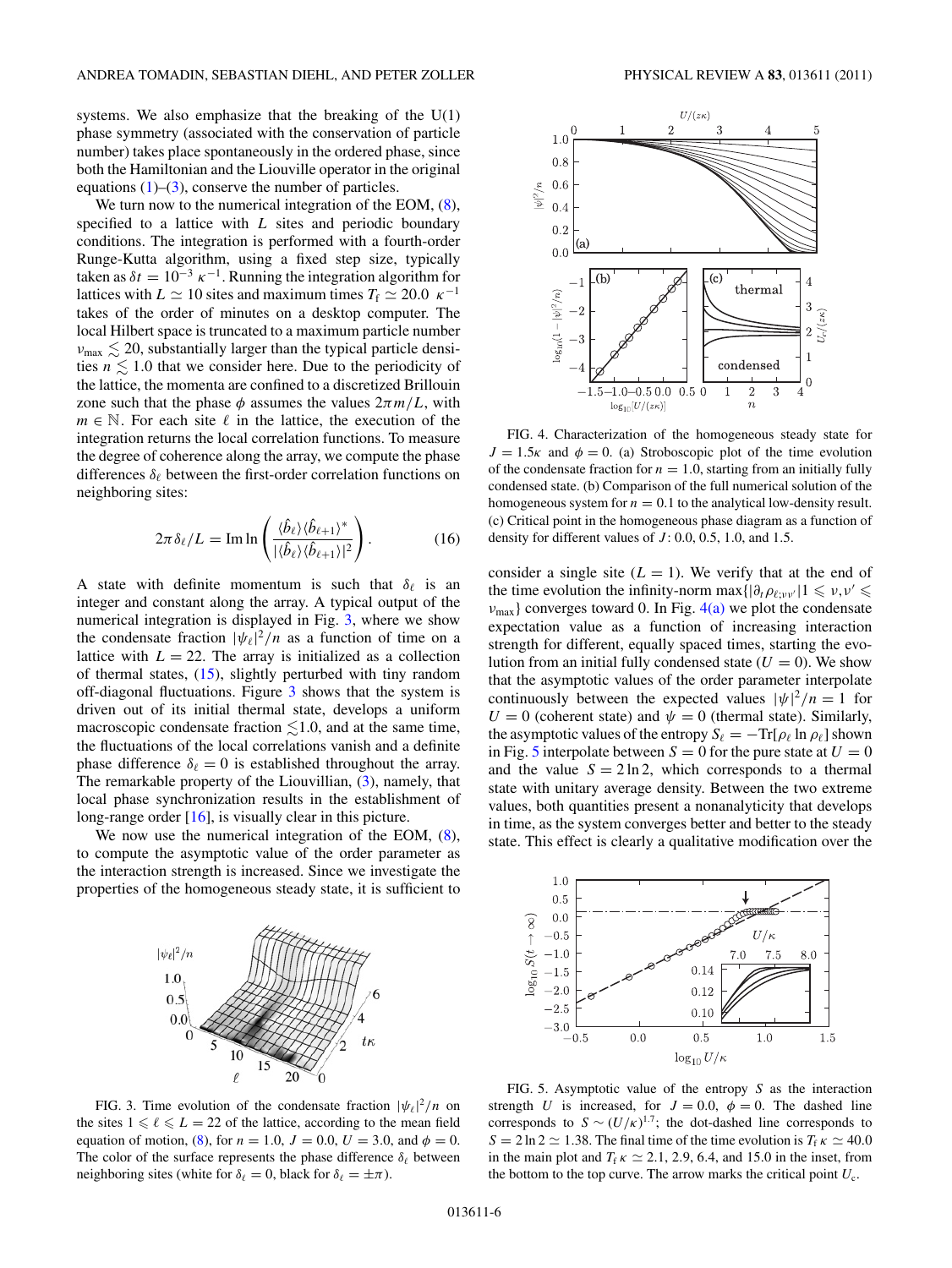<span id="page-6-0"></span>

FIG. 6. Time evolution of the absolute value of the order parameter in a homogeneous system  $(L = 1)$  for  $J = 0.0$ ,  $U/\kappa \approx 7.2$ ,  $n = 1.0$  on the linear (main plot) and logarithmic (inset) scale. The  $n = 1.0$  on the linear (main piot) and logarithmic (in dashed line shows a power-law decay,  $|\psi(t)| \propto 1/\sqrt{t}$ .

smooth crossover that appears in the finite systems in Figs. [1](#page-2-0) and [2.](#page-3-0) We may conclude that, in the thermodynamic limit described by the Gutzwiller ansatz, the competition of phaseenhancing dissipation and dephasing due to the interaction leads to nonanalytic behavior, that is, a nonequilibrium phase transition.

To reinforce the previous considerations, we analyze the convergence of the system to the steady state in the proximity of the nonanalyticity. We verify in Fig. 6 that, in this case, the convergence to 0 takes place with a power law  $|\psi(t)| \sim t^{-1/2}$ , in contrast to the exponential convergence generically granted by the dissipative dynamics. To be more precise, in the Gutzwiller approach spatial correlations are neglected by construction and we correspondingly observe exponentially decaying correlations, except for the critical point. In Ref. [\[16\]](#page-19-0) polynomial behavior was found for observables like the condensate depletion in the weakly interacting regime well below the critical point. Such behavior is rooted in the momentum continuum corresponding to spatial fluctuations as obtained in the framework of Bogoliubov theory. Each on-site correlation (or single momentum mode correlation) decays at an exponential rate away from the critical point.

To introduce a relation between the time evolution and the criticality of the system, we note that time sets an energy scale  $1/t$  for the system, which may be viewed as an irrelevant coupling, corresponding to an attractive direction of the fixed point of the system tuned to criticality by choice of the relevant coupling  $U/\kappa$ . Indeed, we observe that the nonanalyticity corresponding to the critical point develops only in the limit where this scale is removed. In the vicinity of the critical point the condensate amplitude scales as  $|\psi(t)| \sim \exp(-\lambda_{\text{max}}t)/t^{\alpha}$ , where  $\lambda_{\text{max}}(U/\kappa, J/\kappa)$  is the real part of the largest eigenvalue of the system, vanishing at criticality. There, the system shows polynomial behavior with a universal critical exponent, defined as

$$
\alpha = \lim_{t \to \infty} \frac{\partial \log \psi}{\partial \log 1/t} = -\lim_{t \to \infty} \frac{\partial \log \psi}{\partial \log t},\tag{17}
$$

which evaluates to  $\alpha = 1/2$  as deduced from Fig. 6, independently of  $J/\kappa$  or the mean filling *n*. This is the behavior expected within mean field theory and it does not depend on the dimensionality of the system. While the mean field critical behavior is another clear signature of a second-order phase transition taking place in our nonequilibrium system,



FIG. 7. (Color online) Nonequilibrium phase diagram, featuring thermal-like and condensed homogeneous steady states and a domain where the condensed state is unstable. The black (blue) line is the result of the numerical techniques explained in Appendixes [B](#page-16-0) and [C](#page-17-0) for  $n = 1.0$  ( $n = 0.1$ ). The red line is the analytical result in the limit  $n \ll 1$  and is repeated in the inset with a different choice of the coordinates for the axes.

it is not sufficient to characterize the true universality class of the system. For this purpose, the long-wavelength spatial fluctuations would have to be included in an appropriate way, which is not possible within a site decoupling Gutzwiller approach.

Finally, in Fig. 7 we provide the position of the critical point as the hopping amplitude *J* and the interaction strength *U* are varied, for some values of the density *n*. To draw the phase border with good accuracy, it is rather awkward to integrate Eq. [\(8\)](#page-3-0) repeatedly for long times. We resort instead to analysis of the EOMs linearized around the homogeneous thermal state. The key observation here is that the thermal-like state,  $(15)$ , contrary to the coherent state,  $(12)$ , is always an exact steady state of Eq. [\(8\)](#page-3-0). Its stability properties, of course, are different in the two phases and this must appear in the spectrum of the linearized equations. In the thermal phase, the thermal state is an attractive fixed point, while it is at least a saddle point in the condensed state. Around the stable fixed point our approach analyzes the linear response of the system to small perturbations, while around a generic fixed point it assesses the existence of unstable directions in the phase space. In generic nonlinear equations, two or more (meta-)stable steady states could occur. This does not seem to be the case in the present model based on our numerical findings and is also reasonable given the fact that the evolution of the density matrix elements *∂tρ*;*νν*- is generated by a quadratic form. (One could also conceive a steady state that is unstable, but still is stable at any order in the Taylor series: again, this does not happen here.) The derivation of the linearized EOMs is deferred to Appendix  $\bf{B}$ , but we mention here that this method allows us to test the stability of several hundred pixels in the phase diagram, in a short computational time, truncating the Hilbert space to a maximum number of particles  $v_{\text{max}}$  larger than 10<sup>2</sup>. The latter condition is particularly important because the diagonal elements of the thermal state decrease only as a power law with the Fock index *ν*.

Quite nicely, this approach allows us also to obtain the analytical form of the phase boundary in the limit  $n \ll 1$  of small-particle filling. To this end, we consider the linearized equations [\(B9\)](#page-17-0), around the thermal state with on-site Fock spaces truncated at occupation number  $v_{\text{max}} = 2$ , appropriate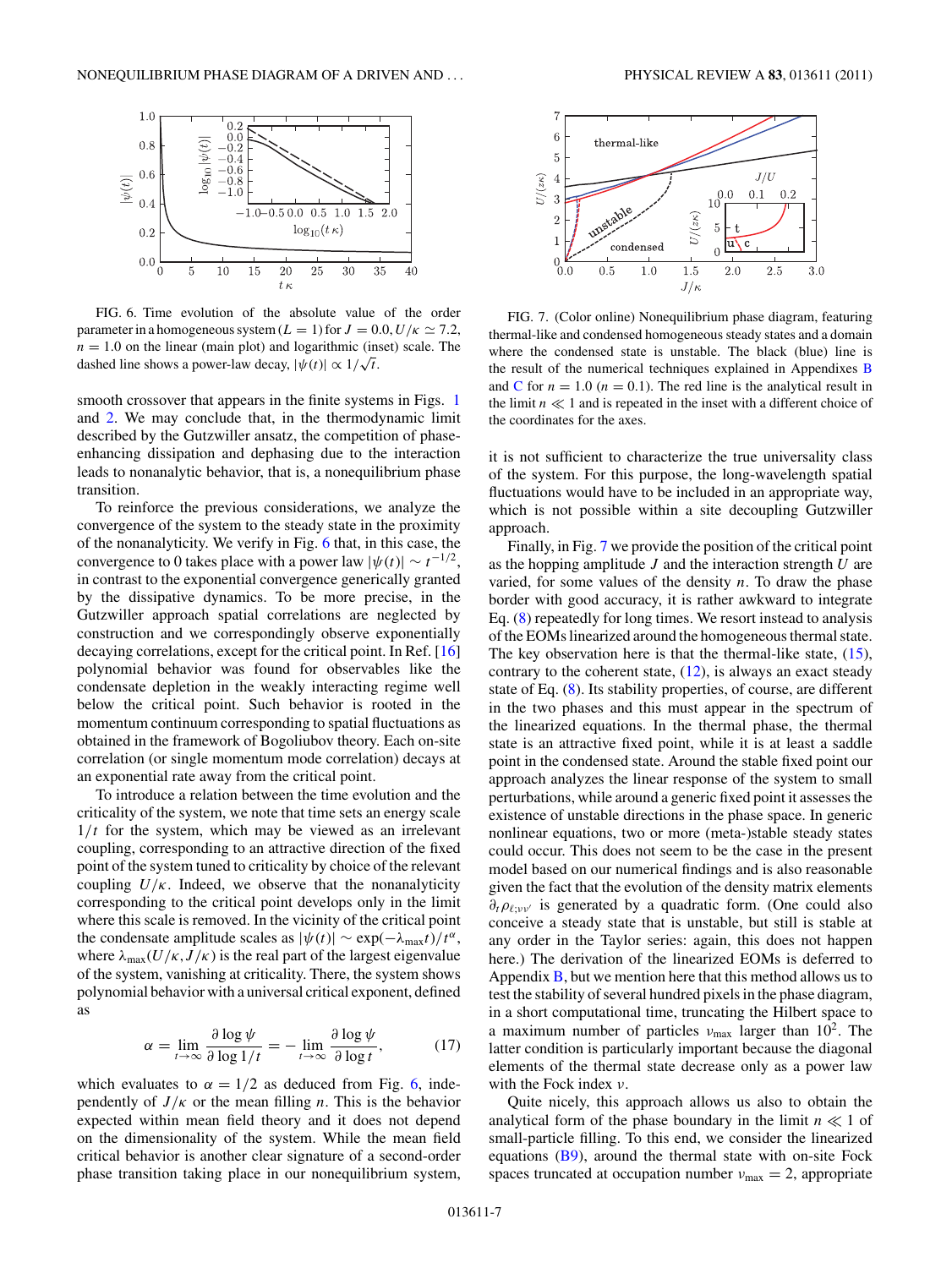<span id="page-7-0"></span>for sufficiently low filling but still capable of describing the effect of interactions. Then we have a  $3 \times 3$  linear system where one eigenvalue is  $iU/2\kappa$  and corresponds to the  $\nu = 0$ state. The other two eigenvalues *λ*−, *λ*<sup>+</sup> can be computed straightforwardly. Keeping only the first order in the average density, one eigenvalue *λ*<sup>−</sup> has negative real part, while for the other  $\text{Re}[\lambda_{+}] = 4n\kappa(4J^{2} - U^{2} + 4JU + 32\kappa^{2})/$  $[(2J + U)^2 + 64\kappa^2]$ . The curve in the  $(J, U)$  plane where  $\lambda_+ = 0$  defines the phase border, that is, where the thermal state changes from stable to unstable. In the current approximation it reads

$$
U = 2J + \sqrt{8J^2 + U_c^2},\tag{18}
$$

with  $U_c = \sqrt{32\kappa}$  the critical point at  $J = 0$  ( $z = 1$ ). This expression is shown as a solid (red) line in Fig. [7](#page-6-0) and the inset there. In Sec. [IV](#page-8-0) we point out an alternative way of deriving this result. By reducing the analysis of the EOMs to the first three Fock states it is also possible to extrapolate the position of the critical point for variable density, as shown in Fig. [4\(c\).](#page-5-0)

Two features of the phase diagram in Fig. [7](#page-6-0) are dramatic manifestations of the system's being out of equilibrium. First, even in the limit of vanishing dissipation, the system presents a transition from a thermal-like to a condensed steady presents a transition from a thermal-like to a condensed steady<br>state at  $J/U = (\sqrt{2} - 1)/2 \simeq 0.21$ . This picture does not connect to the phase transition between the Mott state and the superfluid state that characterizes the phase diagram of the equilibrium Bose-Hubbard system. Formally, such a difference is possible because the limits  $\kappa \to 0$  and  $t \to \infty$  do not commute, and it defeats the naive expectation that a small dissipation applied to a system does not entirely wash out its zero-temperature phase diagram. A more physical explanation is the fact that the engineered dissipation in the Liouvillian, [\(3\)](#page-1-0), does not respect the principle of detailed balance, as already discussed, and hence its action is radically different from a bath that induces thermalization. A notable example of the latter case is a Josephson junction array coupled to a dissipative bath [\[23\]](#page-19-0), which, suitably chosen, can stabilize the superconducting ordered phase. The profound difference with respect to our setup stems from the fact that there the system plus bath is in global thermodynamic equilibrium and the associated phase transitions (thermal or quantum) are equilibrium ones.

Second, we note the absence of commensurability effects. At the mean field level and at zero temperature, one expects that any mechanism suppressing superfluidity leads to a Mott state for commensurate filling. In fact, given the density matrix  $\rho_{\ell} = \sum_{\nu} |\nu\rangle_{\ell} \langle \nu| p_{\nu}$  without off-diagonal order (which represents long-range order in the mean field approximation), the only solution for the steady state is a Mott state  $p_{\nu} = \delta_{\nu,n_0}$ with quantized particle number  $n_0$ , because the conditions  $\sum_{\nu} p_{\nu}^2 = 1$  (purity at zero temperature) must hold simultaneously on each site of the lattice. In contrast, in our case the dephasing of correlations induced by the interaction (see discussion in Sec. [II B\)](#page-2-0) leads to a diagonal steady state that does not obey an additional purity constraint. The dephasing of the coherent initial state makes the density matrix more and more diagonal but does not lead to an additional localization in Fock space. We note that the thermal equation [\(14\)](#page-4-0), admits solutions which are quasilocal in Fock space,  $\rho_{0,0} = \frac{N+1}{2N+1}, \rho_{1,1} = \frac{N}{2N+1}$ , and  $\rho_{n,n} = 0$  for  $n > 1$ , but we do not observe that they are reached in a time evolution starting from an initial coherent state. We also observe directly that the phase diagram in Fig. [7](#page-6-0) does not change qualitatively from  $n < 1.0$  to  $n = 1.0$ . In conclusion, the nonequilibrium quantum phase transition presented here shares features of equilibrium quantum phase transitions, in that it is interaction driven, and of classical phase transitions, in that the ordered phase terminates in a thermal state.

### **B. The role of the chemical potential**

In our formulation of the many-body nonequilibrium problem, we make use of a chemical potential, which at first sight is a concept tightly bound to thermodynamic equilibrium. To better understand its meaning and practical use in the present setting, we would like to compare our situation to the thermodynamic equilibrium of an interacting Bose gas, say, in the continuum, in which the temperature is low enough that spontaneous symmetry breaking takes place. Here, the role of the chemical potential is twofold: first, it conceptually fixes the (average) particle number; second, its actual value is chosen to fulfill an equilibrium condition, namely, to remove homogeneous terms which are linear in the fluctuation operators that occur upon expansion about a condensed ground state, a condition which in turn is equivalent to the existence of a gapless Goldstone mode.

In our nonequilibrium case, there is no coincidence of these two roles of the chemical potential; its choice is only connected to the second one. Indeed, the average particle number is an exactly conserved quantity of our mean field master equation. Hence, the average particle number is fixed via the initial state. However, the introduction of a chemical potential term is needed to ensure the existence of a steady state, in which all time-local correlation functions become time independent. Mathematically, this choice can be made by requiring that the equation of motion for the spatially homogeneous fluctuation  $\psi_{\ell}(t) - \psi(0)$  experiences no "driving" for all  $\ell$ ; that is, there is no constant term generating its evolution. This condition on the EOM is precisely analogous to the condition of the vanishing of the coefficient of the term linear in the fluctuation in a Hamiltonian.

### **C. Dynamical instability in the nonequilibrium phase diagram**

Having classified the homogeneous steady states of the system and presented the phase border in Fig. [7,](#page-6-0) we consider now the stability of the condensed phase with respect to inhomogeneous perturbations. Although in general we expect that an initial inhomogeneous system is driven toward the homogeneous dark state defined by the Liouvillian (as discussed in Sec. [II](#page-1-0) and shown for a paradigmatic case in Fig. [3\)](#page-5-0), we cannot discard the possibility that the competition between unitary and dissipative dynamics destabilizes the convergence process in some range of parameters. The stability of the homogeneous steady state can be tested numerically by subjecting the steady state to a small perturbation and monitoring the dynamics following the perturbation. Due to the nonlinearity of the dynamics described by Eq.  $(8)$ , the results of this analysis depend on the kind of perturbation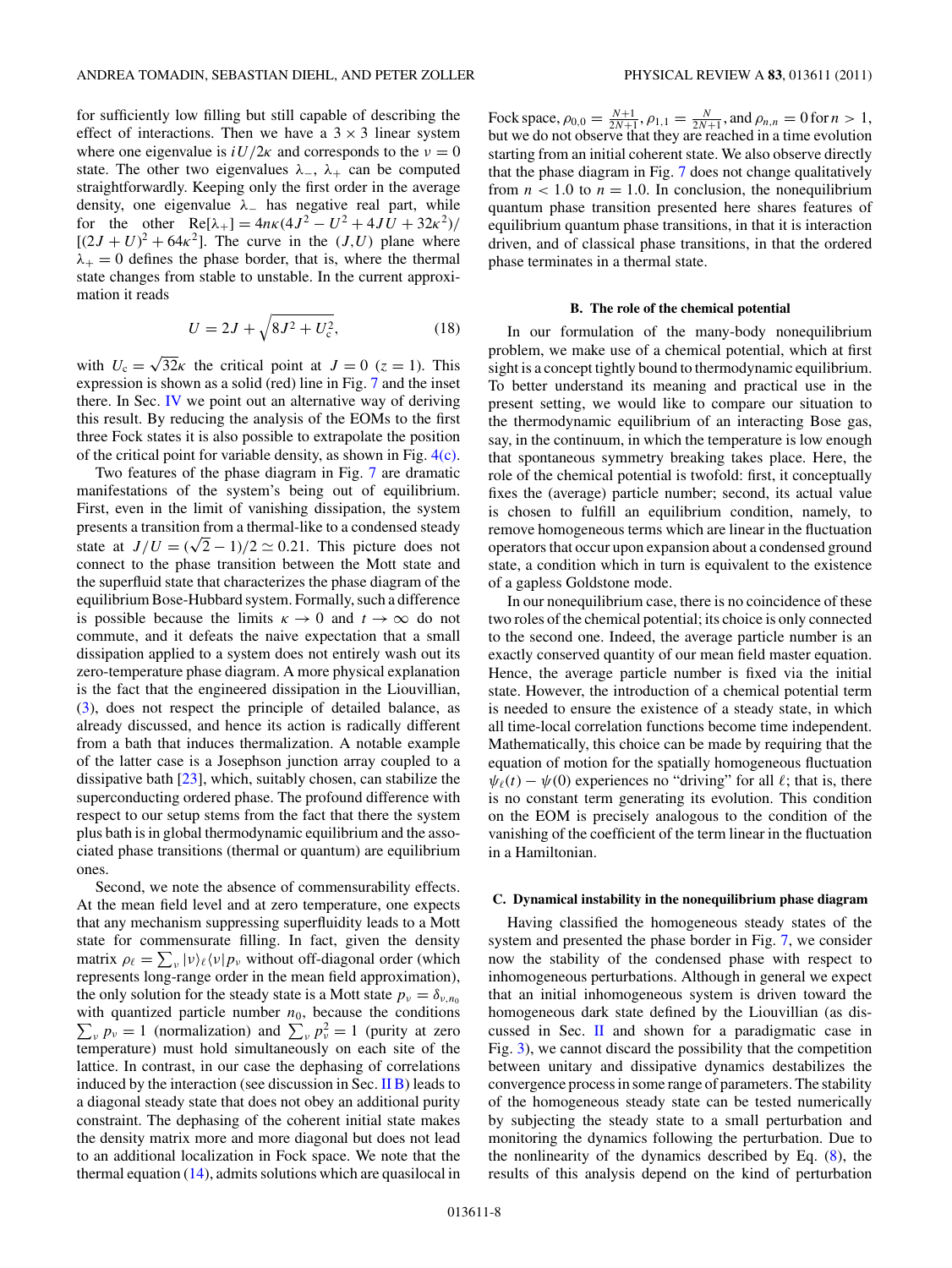<span id="page-8-0"></span>

FIG. 8. Time evolution of the density wave generated by the dynamical instability, according to the mean field equation of motion (EOM), [\(8\)](#page-3-0), for  $L = 22$ ,  $n = 1.0$ ,  $J = 0.0$ , and  $U/\kappa = 3.0$ . Fluctuations  $\delta n_{\ell}$  of the local density  $n_{\ell}$  with respect to the average value (short-dashed, long-dashed, and solid curves, from the earlier to the later time). Inset: Absolute values of the fluctuations in logarithmic scale (solid) and the prediction of the growth rate obtained with the numerical linearization of the EOMs around the steady state (dashed line).

that is applied to the system. From the theory of the linear response of many-body systems, we know that the spectrum of the collective excitations is obtained by studying the densitydensity response function, hence we perturb the density matrix of the system with the addition of a coherent component *δρ* that oscillates periodically in space  $\propto$  cos ( $2\pi\ell/L$ ) with the maximum wavelength allowed by the size of the lattice. In Fig. 8 we show that, for specific choices of the parameters, the magnitude of the perturbation  $\delta n_\ell$  is not damped but increases exponentially in time as  $e^{\gamma t}$ , with  $\gamma > 0$ , preserving its shape. The robustness of the spatial profile  $\delta n(t)$  and the fact that it increases in time with a well-defined instability exponent *γ* classifies this phenomenon as an unstable mode. The system then manifests a dynamical instability, characterized by the wavelength of the charge density wave shown in Fig. 8. A more thorough analytical understanding of the origin of this instability is deferred to Sec. [V,](#page-9-0) after a suitable approximation scheme is developed.

To delimitate systematically the range of parameters where the dynamical instability takes place, we linearize the EOM, [\(8\)](#page-3-0), around the steady state and study the spectrum of eigenvalues, analogously to the procedure performed in the previous section to find the border of stability for the thermal state. In this case, however, the substantial analytical simplifications deduced in the previous case cannot be applied because the form of the condensed steady state is not known in general and, in any case, the EOMs for the entries of the density matrix have a much more intricate structure of couplings. Hence we resort to the numerical procedure outlined in Appendix  $C$ , which provides the shape of the unstable domains shown in Fig. [7](#page-6-0) by dashed lines. We see that an unstable domain exists, which includes the whole  $J = 0$  axis, where the thermal state is not stable, and is larger as the interaction strength increases. The phase transition from the thermal to the condensed state is then substituted by a transition from the thermal to the unstable phase for small enough values of *J* . The border between the condensed and the unstable regime in the proximity of the origin is characterized by a fixed ratio  $J/U$ , as can be clearly seen in the inset in Fig. [7.](#page-6-0)

To interpret this fact, we note that the condensed eigenstate of the Liouvillian, [\(10\)](#page-3-0), is also an eigenstate of the kinetic term in Eq.  $(A6)$ , so *J* is the strength of a unitary term "compatible" with the engineered dissipation. On the contrary, interaction *U* and dissipation compete strongly, as already discussed in detail. We may argue, then, that, in general, the steady state of the Liouvillian can be made more robust by increasing the compatible energy scales with respect to the competing energy scales in the Hamiltonian.

### **IV. ASYMPTOTIC BEHAVIOR AND CRITICALITY IN THE LIMIT OF LOW DENSITY**

We now present several analytical arguments that confirm the nonequilibrium phase diagram presented in Fig. [7.](#page-6-0) We consider the EOMs for the most general normal ordered correlation functions of our system,  $c_{p,q,\ell} = \langle \hat{b}^{\dagger}_{\ell}{}^{p} \hat{b}^{q}_{\ell} \rangle$ . In general, these correlation functions form an infinite nonlinear coupled hierarchy. However, we find that the *a priori* infinite hierarchy of mean field equations for the on-site correlation functions exhibits a finite subset which decouples from the rest in the limit  $n \to 0$ . Importantly, we find that all qualitative effects of the nonequilibrium phase diagram are contained in this reduced system of EOMs, making this limit an important tool for an analytical understanding of the physics of our system. In Fig. 9 we show that the results obtained with the numerical integration of the reduced equations compares quantitatively very well with the full equations for average densities even higher than  $n = 0.1$ , that is, a realistic figure for typical fillings in optical lattices.

For the full system of correlation functions, the general form for the equation of motion  $\partial_t c_{p,q,\ell}$  in closed form is reported in Eq. [\(D1\)](#page-18-0). We observe that  $c_{p,q,\ell}$  couples to the correlation functions  $c_{p+1,1,\ell}$  and  $c_{p,q+1,\ell}$ , thereby not allowing for a truncation to a small subset of correlation functions *a priori*. However, progress can be made by introducing a power counting  $\hat{b}_{\ell} \sim n^{1/2}$ . This gives an upper bound on the true powers of the operators, as correlation functions in the state without phase symmetry breaking with  $p \neq q$ vanish exactly. The leading power for the time evolution of a correlation function is consequently given by  $c_{p,q,\ell} \sim n^{(p+q)/2}$ . Writing down the system of EOMs,  $(11)$ , it is then obvious that



FIG. 9. (Color online) Time evolution of the condensate fraction according to the mean field equation of motion (EOM), [\(8\)](#page-3-0), and the EOM for low density (solid and dashed lines, respectively) for  $n = 0.1, 0.03,$  and  $0.01$ , from bottom to top, in a homogeneous system  $(L = 1)$ . Inset: On a bilogarithmic scale the difference  $\Delta_C$  among the results at the final time  $T_f = 20.0$  for the three values of the density.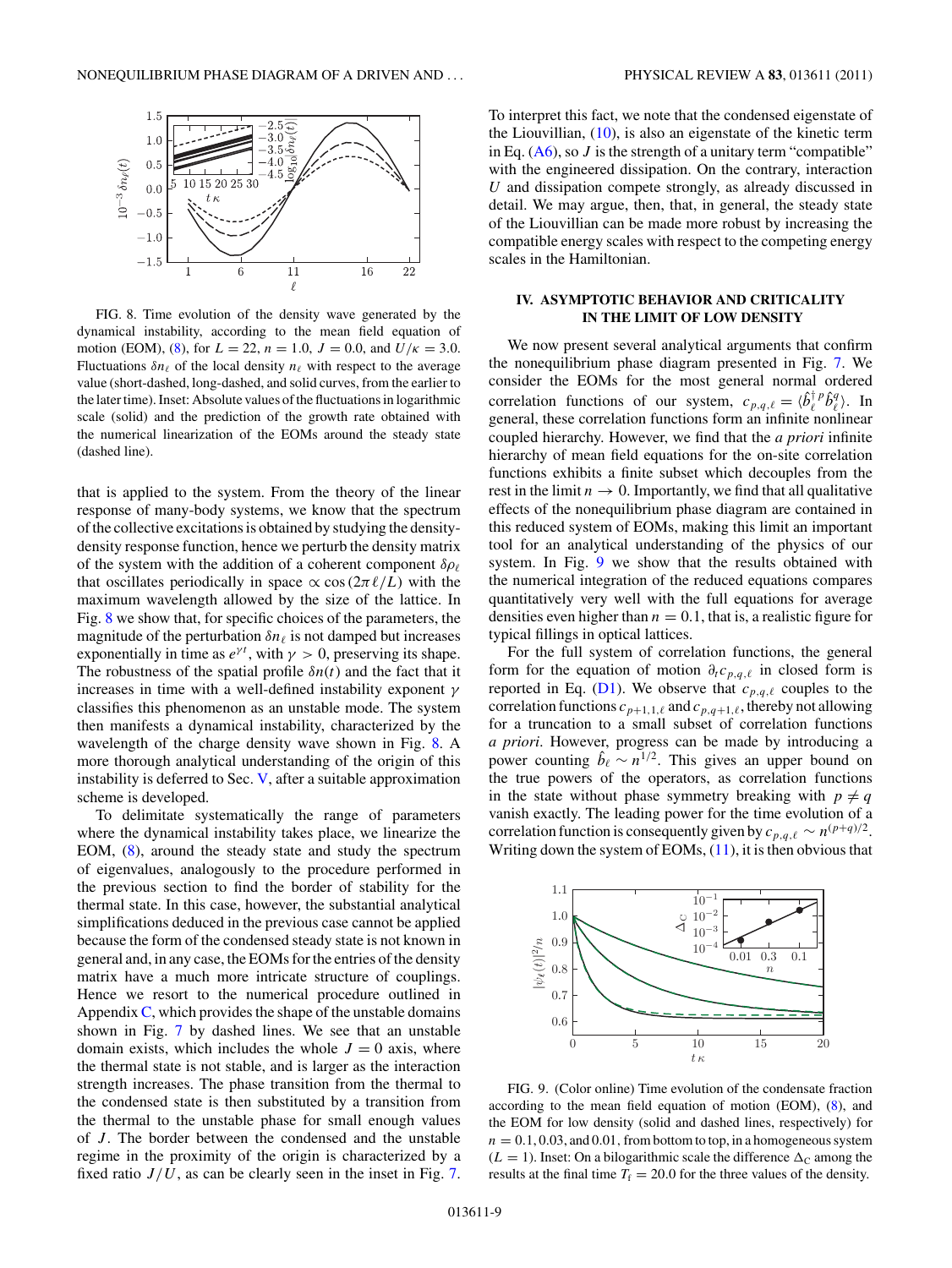<span id="page-9-0"></span>this system closes if we truncate each of the EOMs for  $\langle \hat{b}_\ell^2 \rangle$ ,  $\langle \hat{n}_{\ell} \hat{b}_{\ell} \rangle$  at its leading power, thereby physically corresponding to a low density expansion.

We use this result first to obtain analytically the critical exponent  $\gamma$  already discussed above. For a homogeneous system with  $J = 0$  the EOMs read

$$
\partial_t \langle \hat{b}_{\ell} \rangle = inU \langle \hat{b}_{\ell} \rangle + (-iU + 4\kappa) \langle \hat{n}_{\ell} \hat{b}_{\ell} \rangle - 4\kappa \langle \hat{b}_{\ell} \rangle^* \langle \hat{b}_{\ell}^2 \rangle,
$$
  
\n
$$
\partial_t \langle \hat{n}_{\ell} \hat{b}_{\ell} \rangle = 8n\kappa \langle \hat{b}_{\ell} \rangle + (-iU + inU - 8\kappa) \langle \hat{n}_{\ell} \hat{b}_{\ell} \rangle, \qquad (19)
$$
  
\n
$$
\partial_t \langle \hat{b}_{\ell}^2 \rangle = (-iU + 2inU - 8\kappa) \langle \hat{b}_{\ell}^2 \rangle + 8\kappa \langle \hat{b}_{\ell} \rangle^2,
$$

with the chemical potential  $\mu = nU$  resulting from the steadystate condition; compare the discussion following Eq. [\(13\)](#page-4-0). One should pay attention to the fact that a Bogoliubov treatment with factorized higher-order correlation functions yields  $\mu = U n_0$  ( $n_0$  is the condensate density; cf. Sec. [III A\)](#page-4-0), while the solution of our coupled low-density equations in steady state yields the result  $\mu = Un$  with full average density.

The exponential convergence of the system to its steady state is described by the linear contribution, which corresponds to a "mass" or "gap" in the jargon of statistical mechanics. We are interested in the critical regime of the dynamics, in which the exponential convergence is suppressed due to the vanishing of the gap term and the system is driven to its fixed point by the residual nonlinear contributions to the EOMs. We focus on the linear equations for  $\langle \hat{b}_\ell \rangle$  and  $\langle \hat{n}_\ell \hat{b}_\ell \rangle$ , with eigenvalues  $\lambda_1$ and  $\lambda_2$ , and we consider  $\langle \hat{b}_\ell^2 \rangle$  as a nonlinear driving term. In the critical regime, in which  $\lambda_1 = 0$ , the secular equation for the eigenvalue fixes the critical value of the interaction strength  $U^2 = 32\kappa^2/(1-n)$  [which coincides with  $U_c$  defined after Eq. [\(18\)](#page-7-0) for  $n \ll 1$ ]. The eigenvector corresponding to  $\lambda_1$  is  $(iU - 4\kappa, inU)$ , and hence the EOM for the quantity  $\varphi_1 =$  $(iU - 4\kappa)\langle \hat{b}_\ell \rangle + inU \langle \hat{n}_\ell \hat{b}_\ell \rangle$  does not feature linear terms and reads  $\partial_t \varphi_1 = -4\kappa (iU - 4\kappa) \langle \hat{b}_\ell \rangle^* \langle \hat{b}_\ell^2 \rangle$ . A similar quantity  $\varphi_2$ built with the eigenvector corresponding to  $\lambda_2$ , instead, features a regular exponential decay in time. The time evolution of  $\langle \hat{b}_\ell \rangle$  is given, in general, by a linear combination  $\varphi_1$  and  $\varphi_2$ , but for long times, the exponentially decaying contribution of the latter is negligible and hence we can substitute  $\langle \hat{b}_\ell \rangle \sim$  $\varphi_1/(iU - 4\kappa)$  into the EOM for  $\varphi_1$ . At this point we make an adiabatic approximation by solving the equation  $\partial_t \langle \hat{b}_\ell^2 \rangle = 0$ for  $\langle \hat{b}_{\ell}^2 \rangle$  and substituting the result into the EOM for  $\varphi_1$ , which  $y$ ields  $\partial_t |\varphi_1|^2 = -|\varphi_1|^4/(3\kappa)$ . From the solution  $|\varphi_1|^2 = 3\kappa/t$ , using the preceding expressions, we finally demonstrate the using the preceding expressions, w<br>critical behavior  $|\langle \hat{b}_{\ell} \rangle| = 1/(4\sqrt{t\kappa}).$ 

We focus now on the asymptotic behavior of the system to demonstrate the depletion of the condensate fraction shown in Fig. [4.](#page-5-0) To this end, it is more convenient to introduce the fluctuation operators  $\delta \hat{b}_\ell \equiv \hat{b}_\ell - \psi_\infty$ , where  $\psi_\infty$  is the (unknown) order parameter in the homogeneous steady state. The EOMs for the "connected" correlation functions built with the fluctuation operator (see Appendix [D\)](#page-17-0) decouple naturally into linear equations that involve the connected parts of the mean fields, [\(11\)](#page-3-0), the density fluctuation  $\langle \delta \hat{b}_\ell^{\dagger} \delta \hat{b}_\ell \rangle$ , and  $\psi_{\infty}$ as a parameter. In the homogeneous steady state, in which  $\langle \delta \hat{b}_l \rangle = 0$  (see Appendix [D\)](#page-17-0), we have

$$
\partial_t \langle \delta \hat{b}_\ell \rangle = -i U \psi_\infty \langle \delta \hat{b}_\ell^2 \rangle - 2(iU - 4\kappa) \psi_\infty \langle \delta \hat{b}_\ell^\dagger \delta \hat{b}_\ell \rangle \n- (iU - 4\kappa) \langle \delta \hat{b}_\ell^\dagger \delta \hat{b}_\ell^2 \rangle - i U \psi_\infty^3 + i \mu_1 \psi_\infty = 0,
$$

$$
\partial_t \langle \delta \hat{b}_{\ell}^{\dagger} \delta \hat{b}_{\ell} \rangle = i U \psi_{\infty}^2 \langle \delta \hat{b}_{\ell}^2 \rangle - i U \psi_{\infty}^2 \langle \delta \hat{b}_{\ell}^2 \rangle^* + (iU - 4\kappa) \psi_{\infty} \times \langle \delta \hat{b}_{\ell}^{\dagger} \delta \hat{b}_{\ell}^2 \rangle - (iU + 4\kappa) \psi_{\infty} \langle \delta \hat{b}_{\ell}^{\dagger} \delta \hat{b}_{\ell}^2 \rangle^* \n- 16\kappa \psi_{\infty}^2 \langle \delta \hat{b}_{\ell}^{\dagger} \delta \hat{b}_{\ell} \rangle = 0, \qquad (20) \n\partial_t \langle \delta \hat{b}_{\ell}^2 \rangle = - (iU + 8\kappa + 4iJ) \langle \delta \hat{b}_{\ell}^2 \rangle - iU \psi_{\infty}^2 = 0, \n\partial_t \langle \delta \hat{b}_{\ell}^{\dagger} \delta \hat{b}_{\ell}^2 \rangle = - (iU + 8\kappa + 2iJ) \langle \delta \hat{b}_{\ell}^{\dagger} \delta \hat{b}_{\ell}^2 \rangle \n- 2(iU + 4\kappa) \psi_{\infty} \langle \delta \hat{b}_{\ell}^{\dagger} \delta \hat{b}_{\ell} \rangle^* = 0.
$$

The nonlinearity of the theory is now entirely contained in the identity  $n = \langle \delta \hat{b}_\ell^{\dagger} \delta \hat{b}_\ell \rangle |_{\psi_{\infty}} - |\psi_{\infty}|^2$ , whence the value of the order parameter is obtained once the other equations have been solved. Practically, in the solution we can assume that the order parameter is real without loss of generality and fix the chemical potential to ensure that the fluctuation of the density has a vanishing imaginary part. The full result for the depletion then reads

$$
\frac{\psi_{\infty}^2}{n} = 1 - \frac{U^2(U^2 + 4JU + 4J^2 + 64\kappa^2)}{8[U^2c_2 + Uc_1 + 8J^4 + 96J^2\kappa^2 + 128\kappa^4]},
$$
 (21)

with  $c_2 = 4\kappa^2 + 3J^2$  and  $c_1 = 12J^3 + 64J\kappa^2$ . For  $J = 0$  $(z = 1)$  this reduces to the simple inverted parabolic profile

$$
\left(\frac{\psi_{\infty}^2}{n}\right)_{J=0} = 1 - \left(\frac{U}{U_c}\right)^2, \quad U_c = 4\sqrt{2\kappa}.\tag{22}
$$

These analytical results are compared to the numerical solution of the EOMs in Fig.  $4(b)$ , demonstrating an excellent agreement between the two computations. The quadratic behavior of the depletion may be contrasted with the thermal depletion in a free equilibrium BEC in three dimensions, where  $|\psi|^2/n = 1 - (T/T_c)^{3/2}$  with  $T_c = 2\pi/M[n/\zeta(3/2)]^{2/3}$ , with *M* the particle's mass and *ζ* the Riemann zeta function. The quadratic behavior is reminiscent of a harmonically trapped Bose-Einstein in two dimensions. It is noteworthy that the phase border that one obtains by requiring  $\psi_{\infty} = 0$  in Eq. (21) coincides exactly with the low-density result in Eq. [\(18\)](#page-7-0) in the linear response strategy in Sec. [III A.](#page-4-0)

### **V. FLUCTUATION-INDUCED DYNAMICAL INSTABILITY**

### **A. Linear response**

We are now in the position of providing a clear-cut explanation of the dynamical instability unveiled in Sec. [III C,](#page-7-0) transposing, at the level of the correlation functions, the instability analysis around the steady state used to delineate the unstable domains in Fig. [7.](#page-6-0) The starting point is the EOMs for the connected correlation functions outlined in Appendix [D,](#page-17-0) and the knowledge of the homogeneous steady state  $\rho_{\infty}$  demonstrated in the previous section. Then we expand the density matrix of the system as  $\rho_{\ell}(t) = \rho_{\infty} + \Delta \rho_{\ell}(t)$ and consider the fluctuations of the connected correlation functions:

$$
\langle \delta \hat{b}^{\dagger p}_{\ell} \delta \hat{b}^{q}_{\ell} \rangle = \langle \delta \hat{b}^{\dagger p}_{\ell} \delta \hat{b}^{q}_{\ell} \rangle_{\infty} + \Delta \langle \delta \hat{b}^{\dagger p}_{\ell} \delta \hat{b}^{q}_{\ell} \rangle
$$
  
= Tr $\left[ \delta \hat{b}^{\dagger p}_{\ell} \delta \hat{b}^{q}_{\ell} \rho_{\infty} \right] + Tr \left[ \delta \hat{b}^{\dagger p}_{\ell} \delta \hat{b}^{q}_{\ell} \Delta \rho_{\ell}(t) \right].$  (23)

The EOMs are then linearized in the fluctuations  $\Delta \langle \delta \hat{b}_\ell^{\dagger p} \delta \hat{b}_\ell^q \rangle$ and the values of  $\langle \delta \hat{b}^{\dagger p}_{\ell} \delta \hat{b}^q_{\ell} \rangle_{\infty}$ , given by Eq. (20), are such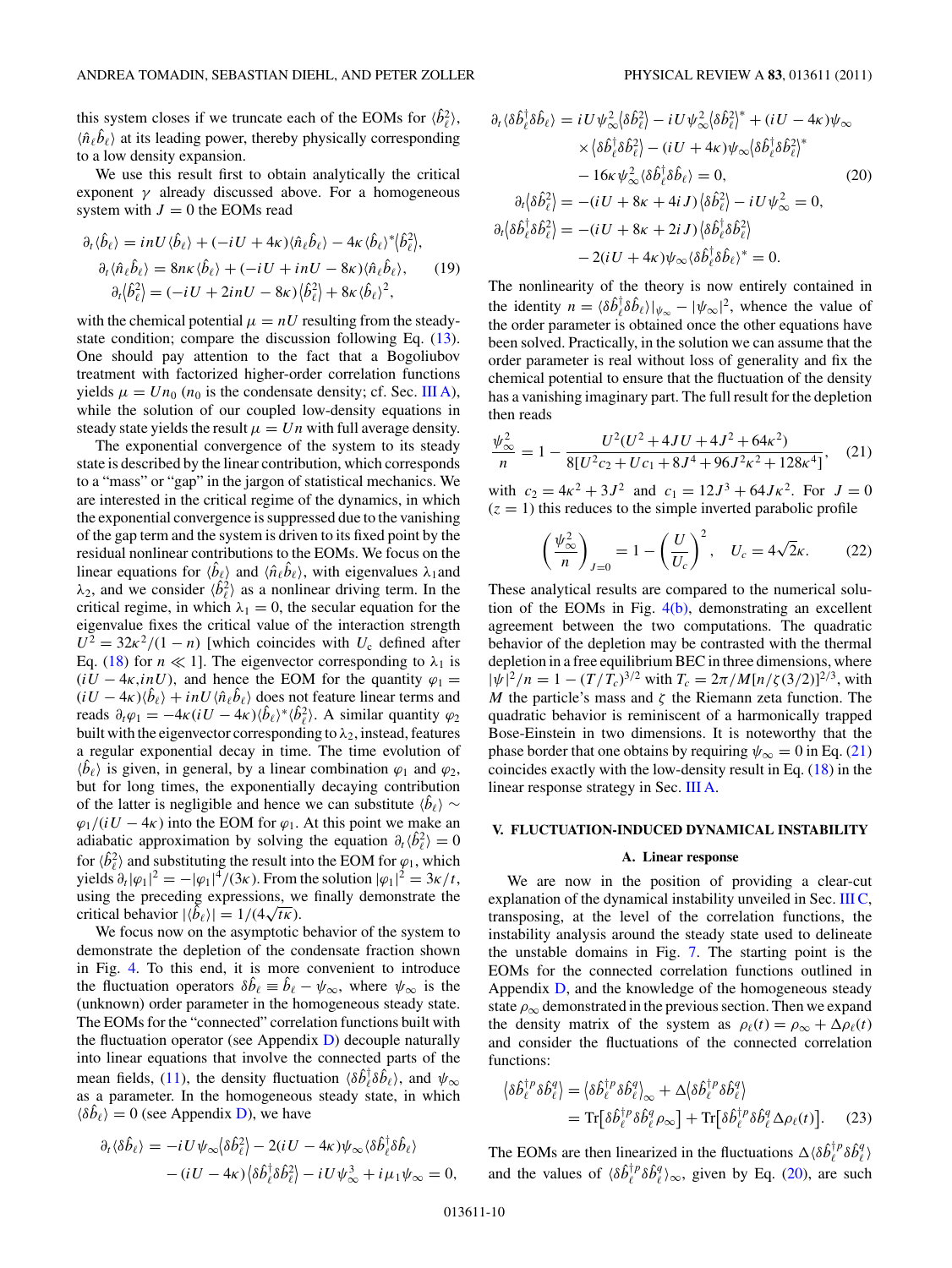<span id="page-10-0"></span>that all the driving (i.e., constant) terms vanish upon the correct choice of the chemical potential already outlined. We remark that the fluctuation  $\Delta \langle \delta \hat{b}_\ell \rangle$  does not vanish, as the system is not in its steady state (see Appendix [D\)](#page-17-0), and that local fluctuations  $\Delta \langle \delta \hat{b}^{\dagger}_{\ell} \delta \hat{b}_{\ell} \rangle$  of the density modify the flat distribution  $\langle \hat{n}_l \rangle = n$  of the steady state. Then we take the Fourier transform of the EOMs and rewrite the linear system in terms of the connected correlation functions in momentum space  $\Delta \langle \delta \hat{b}^{\dagger p} \delta \hat{b}^q \rangle_q \propto \sum_{\ell} e^{iq\ell} \langle \delta \hat{b}^{\dagger p}_{\ell} \delta \hat{b}^q_{\ell} \rangle$ . It is important to note that the Fourier transform of the correlation functions is not simply related to the correlation functions of the operators in momentum space, except for the firstorder correlation, where it holds that  $\Delta \langle \delta \hat{b} \rangle_q = \Delta \langle \hat{b}_q \rangle$  and  $\Delta \langle \delta \hat{b} \rangle_q^* = \Delta \langle \hat{b}_{-q} \rangle$ . (We may denote such correlations  $\Delta \psi_q$ and  $\Delta \psi_{-q}$ , respectively, because the fluctuations of the order parameter vanish in the steady state by construction.) Since the instability shown in Fig. [8](#page-8-0) takes place at low momenta, in performing the Fourier transform we focus on the central region of the Brillouin zone and substitute the occurrences of the discrete Laplacian  $\Delta_{\ell} u \equiv u_{\ell+1} - 2u_{\ell} + u_{\ell-1}$  with the parabolic dispersion  $-q^2u_q$ .

The linear system of EOMs takes the form of a  $7 \times 7$ matrix (the three complex correlation functions, their complex conjugates, and the real density fluctuation) whose eigenvalues  $\lambda = -i\omega + \gamma$  give the *q*-dependent spectrum of the system. The eigenvectors of the system correspond to modes that evolve as  $\delta \rho_{\ell}(t) = \delta \rho_{\ell}(0) e^{-i\omega t} e^{+\gamma t}$ , which are stable (unstable) if  $\gamma$  < 0 ( $\gamma$  > 0). The real part of the spectrum for a typical choice of parameters within the unstable domain is shown in Fig. 10. The spectrum features (i) two doubly degenerate strongly decaying modes ( $\gamma/\kappa \simeq 9.0$ ) that project mainly on the third-order correlation functions; (ii) one decaying mode  $(\gamma/\kappa \simeq 1.5)$  that projects mainly on the density fluctuation; and (iii) two low-lying modes generated by an admixture of the first-order correlation functions. The latter modes are magnified in the inset in Fig. 10. The lower mode gives  $\gamma > 0$ in a small interval around  $q = 0$ , hence proving the existence of unstable modes with well-defined momentum. The domain where an unstable mode exists in this approximation is delimited in Fig. [7](#page-6-0) by the dashed (red) line.

In general, the decay rate of modes i and ii is proportional that of to  $O(\kappa)$  and  $O(\kappa n)$ , respectively, as it appears from



FIG. 10. (Color online) Real part of the eigenvalues  $\lambda = -i\omega +$ *γ* of the linearized equation of motion for  $J = 0$ ,  $n = 0.1$ , and  $U = 1.0\kappa$ .

inspection of the linearized EOMs. The clear separation of the dissipative part of the spectrum into groups of modes that have largely different decay rate at low momenta suggests that an adiabatic elimination of the fastest modes can be performed to bring the  $7 \times 7$  linear system in a more compact form. In this way we obtain a renormalized spectrum of the weakly dissipative single-particle modes, where the instability is encoded. In general, the adiabatic elimination in a system

$$
\partial_t u_{\rm F} = F[u_{\rm F}, u_{\rm S}], \quad \partial_t u_{\rm S} = G[u_{\rm F}, u_{\rm S}], \tag{24}
$$

with fast  $(u_F)$  and slow  $(u_S)$  modes, consists of solving  $F[u_F, u_S] = 0$  for  $u_F$  and using the result into the second equation, which becomes  $\partial_t u_S = G[F^{-1}[0, u_S], u_S]$ . The application of the procedure introduces new terms  $F^{-1}[0,u_S]$ that renormalize the equation of the slow modes. We apply the procedure once to eliminate the  $\gamma \sim O(\kappa)$  modes and then, again, to eliminate the  $\gamma \sim O(\kappa n)$  modes. Since the border of the unstable domain extends to the origin of the phase diagram in *J*, *U* (see Fig. [7\)](#page-6-0), to understand the phenomenon underlying the instability, it is enough to perform the algebraic manipulations to the first order in *J* and *U*. We obtain a renormalized  $2 \times 2$  linear system for the time derivative  $\partial_t(\Delta \psi_q, \Delta \psi_{-q}^*)$  of the fluctuations of the order parameter in time, which reads

$$
\begin{pmatrix}\n-i(nU + \varepsilon_q) - \kappa_q + r_q & -inU + s_q \\
+i nU + s_q^* & +i(nU + \varepsilon_q) - \kappa_q + r_q^*\n\end{pmatrix}.
$$
 (25)

Here,  $\kappa_q = 2\kappa q^2(2n + 1)$  is the "bare" quadratic decay rate that follows from the analysis of the linear correlations only, for small interaction and nonzero hopping amplitude, and is shown as the solid (black) line in the inset in Fig. 10.  $\varepsilon_q = Jq^2$  is the low-momentum kinetic energy. Finally,  $r_q = q^2(15nJU/\kappa +$  $22inU$ / $32$  and  $s_q = -q^2(nJU/\kappa + 7inU)/16$  are the terms that renormalize the slow modes obtained by the adiabatic elimination. Without the renormalizing terms, the  $2 \times 2$ system displays the structure of a Bogoliubov equation for the condensate modes, with diagonal dissipation  $\kappa_q$ . We point out that a standard quadratic theory can reproduce the Bogoliubovtype EOM but necessarily misses the renormalizing terms that are due to third-order local correlations and, thereby, the entire physics of the dynamical instability. The latter is thus a clear fluctuation-induced beyond-mean-field effect. The eigenvalue of the linear system, which approximates the lower mode in the inset in Fig. 10, reads explicitly

$$
-i\omega_q + \gamma_q = -iq\sqrt{nU(8J - 9nU)}/2 - \kappa_q + 15q^2nJU/(32\kappa).
$$
 (26)

If  $J > 8nU/9$ , we can identify  $c = \sqrt{nU(8J - 9nU)/2}$  as the speed of sound  $\omega_q = c|q|$  of the dissipatively created condensate and we also find a modified decay rate for the modes that is quadratic in the momentum. However, as *J* increases, the square root becomes imaginary, the contribution of the dispersion to  $\omega_q$  vanishes, and the decay rate of the modes is modified by a nonanalytic term ∼|*q*|, which is positive and dominates over the contribution ∼*q*<sup>2</sup> at low momentum.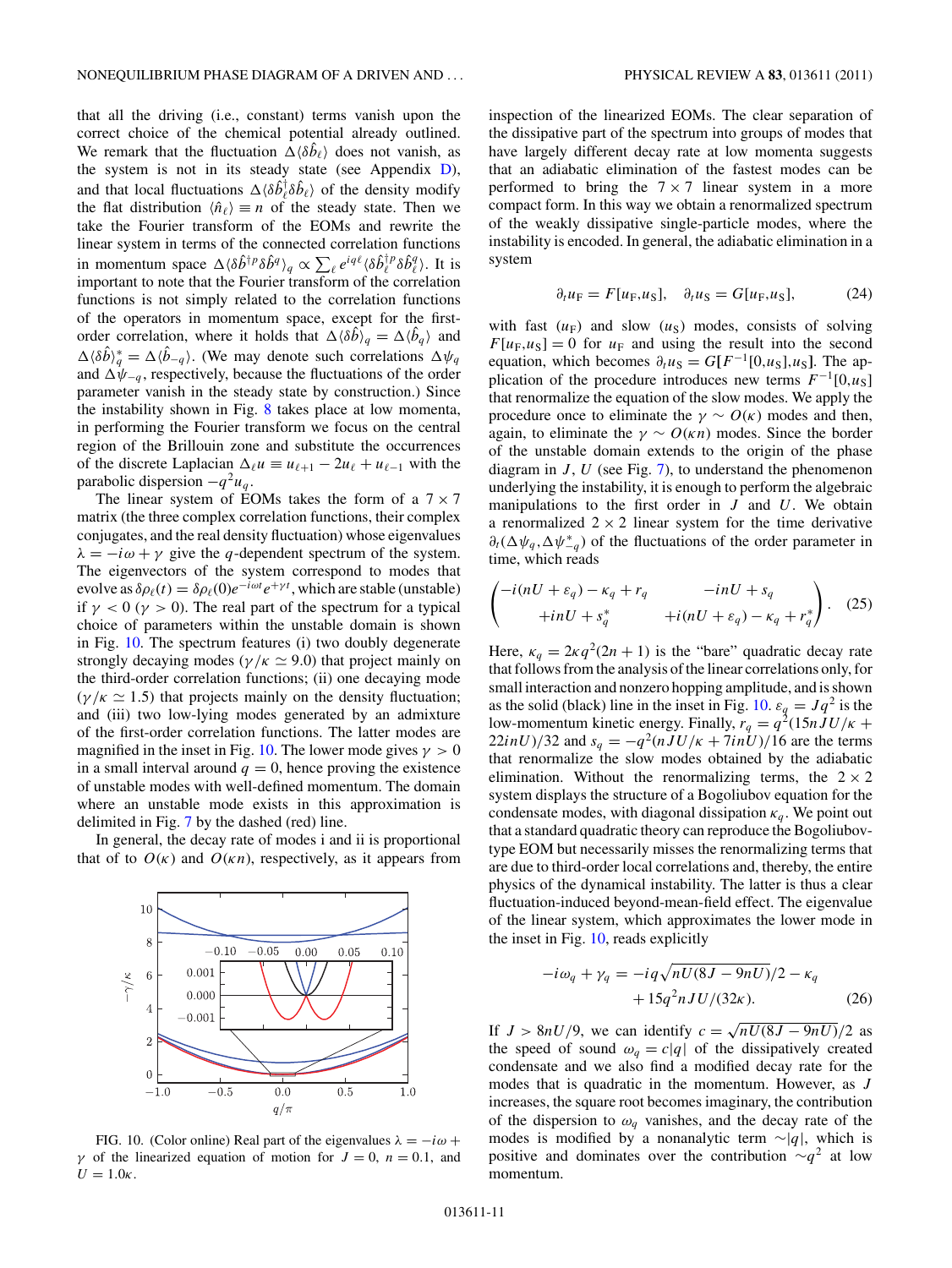<span id="page-11-0"></span>The resulting physical picture for the dynamical instability in the dissipatively -driven condensate is then an interplay of short-time quantum and long-time classical fluctuations. Purely local, that is, temporal (or quantum), fluctuations captured in the Gutzwiller approach renormalize the complex spectrum at short times. This prepares the ground for spatial (or classical) fluctuations taking over at later times and responsible for the dynamical instability. We remark that the Gutzwiller approximation that we adopt is suited to describe both (i) the on-site fluctuations that are described without approximation in a fully quantum local Hilbert space and (ii) the long-wavelength fluctuations of the coherence that receive the main contribution from the disconnected part, which is computed solely in terms of the order parameter.

It is important to realize that the instability arises at weak coupling already, where the system is well described by the inhomogeneous Gutzwiller mean field theory. Without referring to any approximation, it is clear that the instability is due to a renormalization of the single-particle (complex) excitation spectrum and, thus, encoded in the evolution of  $(\Delta \psi_q, \Delta \psi_{-q}^*)$ . The exact EOM for these quantities is a nonlinear equation, with, in general, nonlocal spatial correlations. The Gutzwiller approximation factorizes the correlations functions in real space but treats on-site correlations exactly. The factorization in real space is justified at weak coupling (large condensate) because the dominant scattering processes are those for opposite momenta off the macroscopically occupied condensate. However, the factorization of the on-site correlation functions (as in the GPE discussed in Sec. [III A\)](#page-4-0) would not allow capture of the physics of the dynamical instability. In summary, because the dynamical instability is a weak coupling phenomenon where our approximations can be rigorously justified, we can rule out the possibility of the effect being an artifact of approximations. Of course, the preceding analysis has the status of a linear response theory and, thus, is not able to shed light on the fate of the system in the dynamically unstable regime; we address this question in Sec. V<sub>B</sub>.

We note now that the exact Liouville operator,  $(3)$ , features the dark state also in the case of a single particle on the lattice, corresponding to the limit  $n \to 0$ , with  $N = 1$  and  $L \to \infty$ . Our approximation yields correctly the existence of the dark state at  $q = 0$ , since the expression for the bare quadratic decay rate reads  $\kappa_q = 2\kappa q^2$  in the limit  $n \to 0$ . On the contrary, the Bogoliubov approximation used in Ref. [\[16\]](#page-19-0) gives  $\kappa_q \simeq 4n\kappa q^2$ and hence, in the limit  $n \to 0$ , does not yield the correct unique dark state. The discrepancy between the two methods lies in the fact that, in the Bogoliubov approximation, it holds that  $\langle \hat{b}_{\ell} \hat{b}_{\ell}^{\dagger} \rangle \simeq \langle \hat{b}_{\ell}^{\dagger} \hat{b}_{\ell} \rangle$ , leading to  $2n + 1 \simeq 2n$ . The additional occurrence of unity that is neglected in the Bogoliubov approximation is indeed essential to the existence of the dark state and is correctly captured by the Gutzwiller approximation. Finally, we remark that, in contrast to the dissipative part, the bare theory for the unitary part of the time evolution, where two-point correlations are not included, coincides with the GPE augmented with linear fluctuations. This is rooted in the precise nature of the nonlinearities occurring in the dissipative and unitary part.

### **B. Spontaneous breaking of translational symmetry at large times**

Because of the dynamical instability demonstrated, the assumption of a homogeneous steady state is not always compatible with the physics of this nonequilibrium system. The linear response method applied to the onset of the instability suggests that a charge density wave (CDW), with a well-defined wavelength (see Fig. [8\)](#page-8-0), sets in at later times. To confirm this picture, we proceed now to the numerical solution of the nonlinear EOMs in the limit of low density. In this case the computational complexity of the problem is greatly reduced, as each site is described by four numbers only. The EOMs can be integrated quickly and reliably on very large lattices with  $L \propto O(10^3)$  and for extremely long times  $t \kappa \propto O(10^3)$ .

The spatial profile of the particle density is shown in Fig. 11 for a typical time evolution. We clearly observe that a stationary CDW establishes at large times. The wavelength *λ*CDW of the periodic modulation is the same as that of the most unstable mode in the lowest-lying branch of the dissipative spectrum (the minima in the inset in Fig. [10\)](#page-10-0). In other words, the fastest-growing mode in the continuum of unstable modes becomes dominant at large times [\[30\]](#page-19-0), its wavelength is transmuted into the wavelength of the CDW, and, arguably, the remaining modes are eventually suppressed by nonlinear effects that are not described by the linear response approach used in Sec. [V A.](#page-9-0) This dynamically stable feature, with a relative density modulation  $(n_{\text{max}} - n_{\text{min}})/$  $n \approx 40\%$  in Fig. 11, gives an unambiguous, robust experimental signature of the fluctuation induced dynamical instability. Typical optical lattice setups are smaller than the  $L = 800$  sites considered here, so it may be difficult in practice to obtain a periodic modulation if the most unstable mode has a very low momentum. For a lattice with, for example,  $L \simeq 10^2$  sites, one would find a CDW where only a single wavelength fits into the optical lattice, and the measurement of the average density on the two halves of the lattice would be enough to



FIG. 11. (Color online) Time evolution of the rescaled density  $n_{\ell}(t)/n$  of the system, according to the reduced equations of motion for low density, for  $L = 800$ ,  $n = 0.1$ ,  $J = 0.0$ , and  $U = 3.0$ . The system is initially prepared in a fully condensed state and converges to a homogeneous steady state, which becomes unstable at  $t\kappa \lesssim$  $2 \times 10^3$ . A persistent oscillation in the density profile is visible for later times. The double arrow shows the wavelength  $\lambda_{CDW} \simeq 120$ (in lattice units) of the instability as computed from the theory in Sec. [V A.](#page-9-0)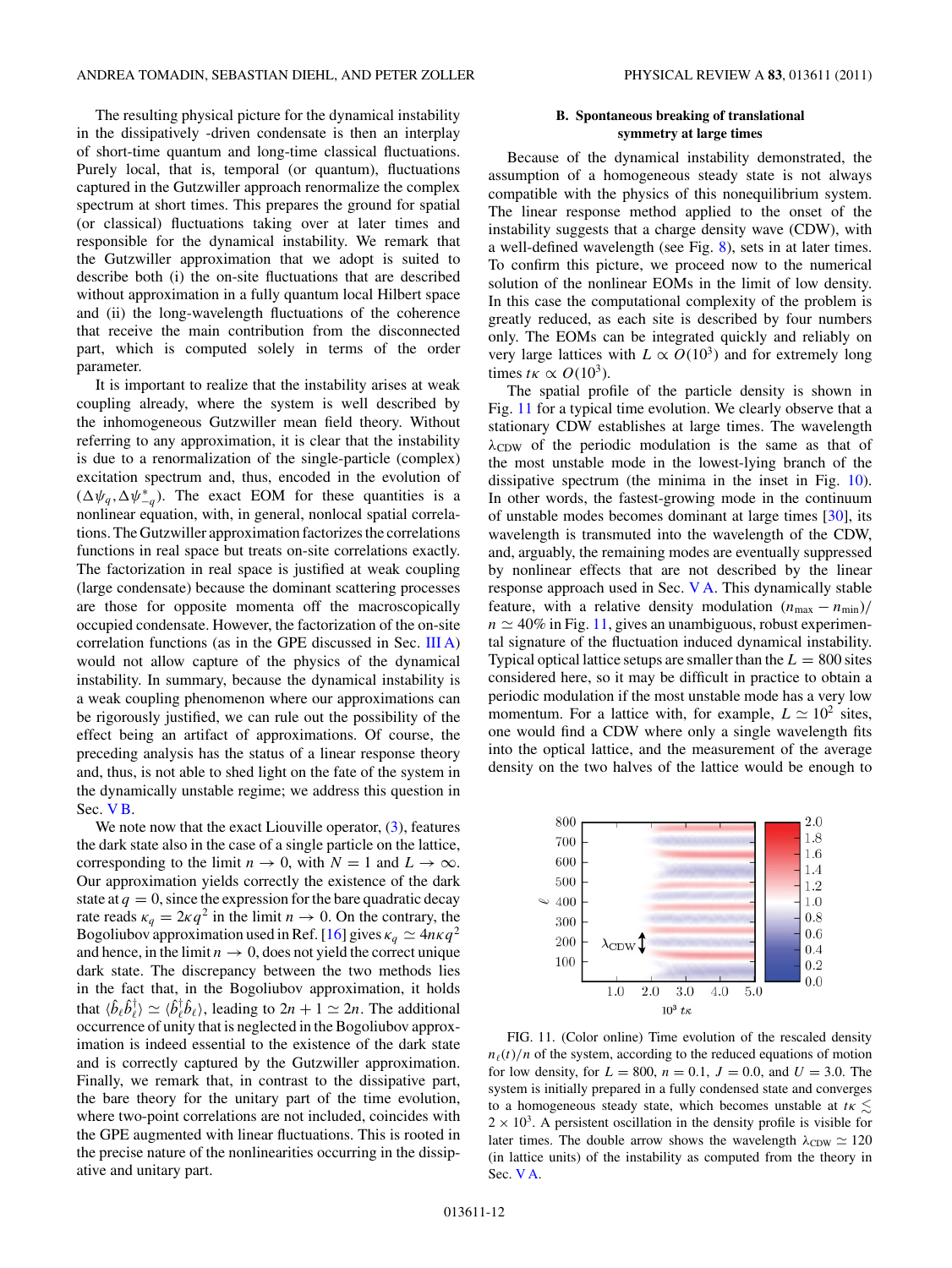<span id="page-12-0"></span>detect the density fluctuation. The reason to focus on larger lattices in our theoretical considerations is to exclude that we deal with a finite size effect. Indeed, since only a small interval of momenta is dynamically unstable, it may happen for a lattice with 20–100 sites that only the lowest momentum,  $q = 2\pi/L$  (in lattice units), in the discretized Brillouin zone is unstable (we reiterate that the dark state with  $q = 0$  is always stable). So, reducing to small lattices only, one cannot rule out that  $\lambda_{CDW} = 1/q_{CDW} \propto L$ , which would lead to a vanishing effect in the thermodynamic limit  $L \rightarrow \infty$ . However, Fig. [11](#page-11-0) demonstrates that the spatial scale of the density modulation remains finite in the thermodynamic limit and coincides with the wavelength of the most unstable mode.

Intriguingly, the density profile presented in Fig. [11](#page-11-0) suggests that the system in the steady state spontaneously breaks the translational symmetry, which both the Hamilton and the Liouville operator present. This adds to the breaking of the global phase symmetry due to the presence of the condensate. A state where both symmetries are broken is often termed a "supersolid," although, in the equilibrium case, the breaking of the translational symmetry is stronger, with a spatial modulation of the order of the lattice constant [\[31\]](#page-19-0). The spontaneous breaking of the translational symmetry discriminates the dynamical instability considered here from the dynamical instability suffered by an ensemble of interacting bosons moving with constant momentum through a lattice [\[28\]](#page-19-0). In the latter case, if the momentum of the atomic ensemble is higher than an interaction-dependent threshold, the atomic current decays and the order in momentum space is lost. The origin of this instability lies in the single-particle dispersion, which becomes negative in the outer regions of the Brillouin zone. In our case, instead, the system occupies a momentum state  $q = 0$  in which the single-particle dispersion is positive but the long-wavelength fluctuations of a collective (condensate) mode are destabilized by local fluctuations. Moreover, in the case of Ref. [\[28\]](#page-19-0), the instability is purely classical because it stems from spatial fluctuations. On the contrary, the local fluctuations that play the crucial role in our case are genuinely quantum, that is, temporal, fluctuations. Finally, while the order in momentum space is lost in the unstable atomic current, the external drive in our case allows the persistence of a (spontaneously) ordered pattern, in analogy to synergetic phenomena [\[32\]](#page-19-0).

# **VI. COLLAPSE AND REVIVAL FOLLOWING A PHASE QUENCH**

In the previous sections we have considered the dynamics of the system in the presence of a stationary dissipative drive. In the spirit of linear response theory, this has allowed us to study the dynamics of the system in terms of the instability of a collective mode. In this section we focus on the response of the condensate to an abrupt change in the conditions of the drive. The necessity to adapt to the widely different external conditions triggers a global response in the condensate and we observe intriguing nonlinear dissipative dynamics that can be understood in terms of collective variables. Here we concentrate on the characteristics of this dynamics in the absence of unitary contributions to the time evolution, that is,  $J = U = 0$ , with a homogeneous density profile. We first let the system



FIG. 12. Collapse and revival of the condensate fraction, evolved according to the equation of motion for low density, for  $L = 32$ ,  $n = 0.01$ , and  $J = U = 0.0$ . The initial state is a collection of local coherent states with random phases. The phase  $\phi$  is changed abruptly from 0 to  $3 \times 2\pi/L$  at  $(t\kappa)^* = 20.0$ , after the system has reached steady state. Inset: Probability density  $P$  for the time  $(t\kappa)_{HW}$  at which the revival of the condensate fraction on the first site of the lattice reaches 0*.*5 (arrow in main plot), obtained with  $10<sup>3</sup>$  evolutions with random initial phases.

converge to the steady state corresponding to  $\phi = 0$ , that is, a homogeneous condensate in the zero momentum mode, and then we change abruptly the phase  $\phi$  in the Liouville operator at some finite time. In the presence of a finite value of  $\phi$ , the dark state is a condensate with finite lattice momentum −*φ* and macroscopic inhomogeneous wave function  $\psi_{\ell} \propto e^{i\phi_{\ell}}$ . We study the equilibration dynamics toward the new dark state. Our considerations apply to the mesoscopic dynamics [\[33\]](#page-19-0) in periodic lattices, as implemented, for example, in Ref. [\[34\]](#page-19-0) for purely coherent dynamics. The dynamical effects that we identify are related to the finite size of these systems.

The time evolution is reported in Fig. 12 for a typical case. The overall dynamics of the system consists of the rearrangement of the condensate fraction from the zero momentum of the initial state to the momentum  $-\phi$  imprinted by the dissipative mechanism after the quench of the phase. The rearrangement consists of an initial quick collapse of the condensate fraction and a subsequent revival with different momentum. It is remarkable that the revival takes place after a substantial but well-defined time interval. Indeed, in the particular case shown in the inset in Fig. 12, the fluctuation of the time scale for the revival is of the order of 5%. To understand the dynamical processes that take place during the transient of the rearrangement is the goal of the present section.

Immediately after the quench, the condensate fraction decreases exponentially toward negligible values. To describe the exponential decay we consider the EOMs, [\(19\)](#page-9-0), and we keep only the terms that are linear in the powers of bosonic operators, which are dominant in the regime in which the correlations become negligible, obtaining

$$
\partial_t \langle \hat{b}_\ell \rangle = -4\kappa [1 - \cos(\phi)] \langle \hat{b}_\ell \rangle. \tag{27}
$$

We see that the initial state is depleted with a rate that increases as the final phase  $\phi$  is quenched farther from the initial value  $\phi = 0$ , where the initial state is stable.

To describe the revival we consider again the EOMs, [\(19\)](#page-9-0), and it is convenient to use the moving frame of reference introduced in Sec. [III.](#page-3-0) The steady state of the system is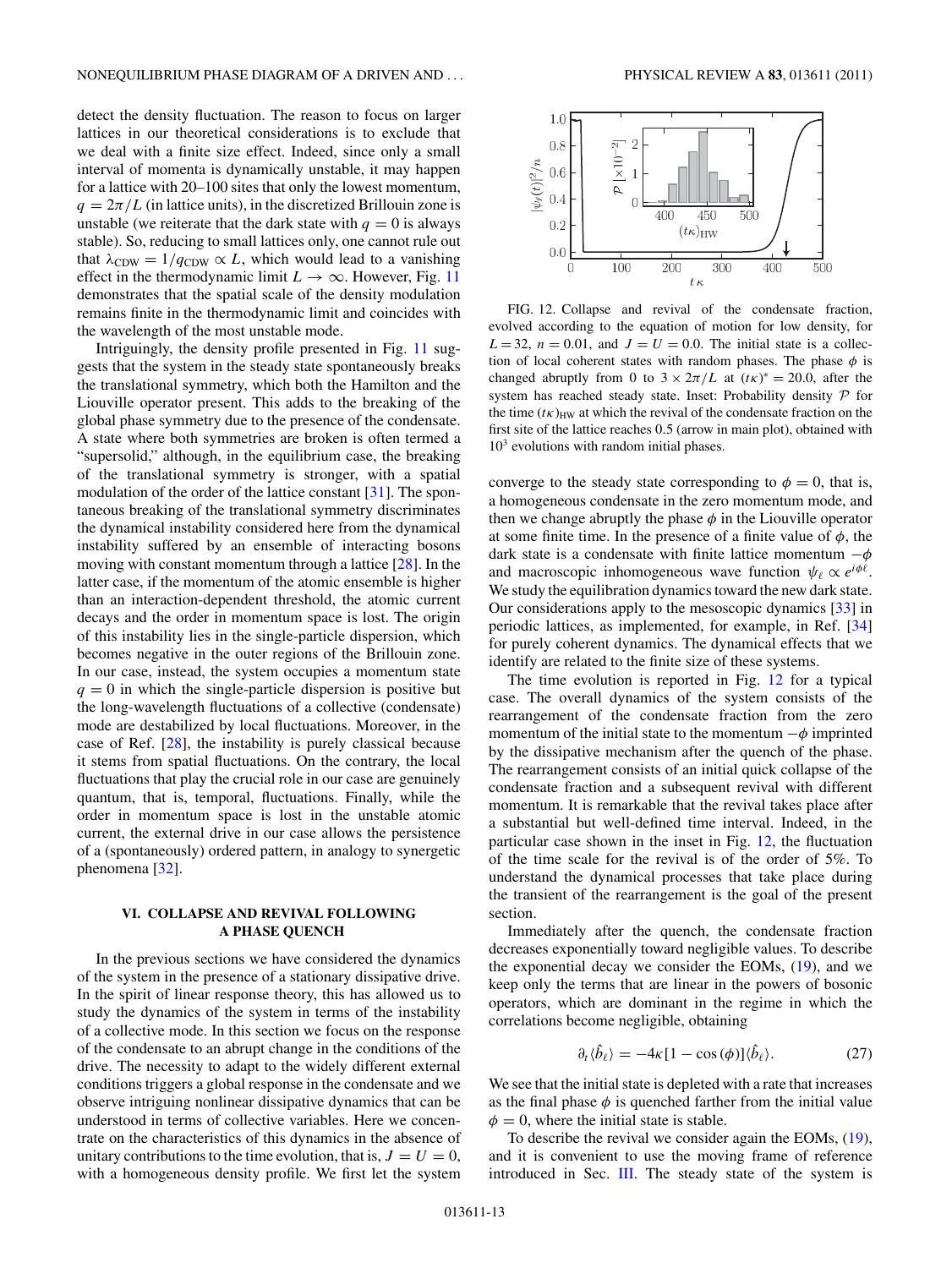<span id="page-13-0"></span>a homogeneous condensate with respect to the correlations measured by the transformed operators  $\tilde{b}_{\ell}$ . From the analysis of the instability performed in Sec. [V](#page-9-0) we know that the effect of higher-order correlations is not necessarily negligible during the growth of a condensed mode. Still, we can neglect the product of correlation functions, which are much smaller than the correlations themselves before the revival has taken place. Taking the Fourier transform of the correlation functions with this prescription gives the coupled linear equations

$$
\frac{1}{2\kappa}\partial_t \begin{pmatrix} \langle \tilde{b} \rangle_q \\ \langle \tilde{n} \tilde{b} \rangle_q \end{pmatrix} = \begin{pmatrix} 2(\cos q - 1) & 2\cos q \\ 4n & -4 \end{pmatrix} \begin{pmatrix} \langle \tilde{b} \rangle_q \\ \langle \tilde{n} \tilde{b} \rangle_q \end{pmatrix}.
$$
\n(28)

Computing the eigenvalues of the matrix that defines the linear system, we see that the growing mode that originates the revival can be located only at  $q^2 \lesssim n$ , which, in the original frame, is a small interval centered around −*φ*. We note that reducing the EOMs to the terms proportional to  $\hat{b}_\ell$  only, as we did to describe the collapse of the condensate, is not appropriate in this case since the  $q = -\phi$  mode would be marginally stable, but not unstable. Hence, we identify a dynamical selection mechanism [\[35\]](#page-19-0) that promotes the fluctuations in a certain interval of finite width. It would be difficult to imagine a scenario in which a single mode is unstable, due to the continuity in *q* of the EOMs, which cannot give discontinuous results at any finite time. The modes different from the dark state will be damped subsequently due to the action of the Liouvillian.

We turn now to a more interesting question: how the mode with lattice momentum  $-\phi$  is initially populated during the time interval in which the condensate is depleted. In other words, we are interested in the dynamics of the condensate fraction  $\psi_{\ell} = \langle \hat{b}_{\ell} \rangle$ , which exhibits tiny fluctuations around the fully collapsed value  $\psi_{\ell} = 0$  and which reorganizes at  $\approx$ ( $t\kappa$ )<sub>HW</sub> into the new reviving mode. One naive expectation is that the phases  $\theta_{\ell}$  of the coherent fluctuations  $\psi_{\ell}(t) =$  $|\psi_{\ell}(t)|e^{i\theta_{\ell}(t)}$  randomize and that the component  $\theta_q$  with momentum  $q = -\phi$  increases independently due to the process of dynamical selection already outlined. On the contrary, it is visible from the Fourier spectra shown in Fig. 13 that the phases of the fluctuations exhibit a very organized dynamical phenomenon, featuring metastable steady states and rapid



FIG. 13. Fourier spectrum  $|\theta_q|^2$  of the phases of the fluctuations  $\langle \hat{b}_\ell \rangle = |\psi_\ell| e^{i\theta_\ell}$ , for the same evolution as shown in Fig. [12.](#page-12-0) The Fourier spectrum is normalized to its maximum at each distinct value of time. Since the distribution of phases  $\theta_{\ell}$  is real, a symmetric peak appears in the negative part of the *q* axis and is not shown in the plot.

jumps into new configurations. The Fourier spectrum always has a very clear peak that samples all the discrete points in the Brillouin zone, from the initial  $q = 0$  to the final  $q = -\phi$ . This contrasts indeed with the simpler organization of the phases, which takes place starting from a random distribution, as shown in Fig. [3](#page-5-0) or, for very short times, in Fig. 13.

In the following we argue that the momentum drift in discrete jumps shown in Fig. 13 can be understood as a cascade of macroscopic quantum tunneling events between unstable steady states of the time evolution. This picture is a qualitative modification of the well-known tunneling from a false vacuum into a global ground state that takes place in a system at quasi-equilibrium [\[36\]](#page-19-0). To justify our picture, we study the dynamics of the phases  $\theta_{\ell}$  only, given that the absolute value of the coherences  $\psi_{\ell}$  is physically negligible. The EOM for the phases reads, in general,  $i\partial_t \theta_\ell(t) = (2\psi_\ell)^{-1} \partial_t \psi_\ell$  –  $(2\psi_{\ell}^*)^{-1}\partial_t\psi_{\ell}^*$ , and we specify this expression by keeping only the following particular term in the EOM for  $\psi_{\ell}$ :

$$
\frac{1}{2\kappa}\partial_t\psi_\ell(t) = e^{i\phi}\psi_{\ell+1}(t) - 2\psi_\ell(t) + e^{-i\phi}\psi_{\ell-1}.\tag{29}
$$

The reason behind this choice is that, to the extent of identifying the metastable states of the phase dynamics, the linear approximation is enough. Indeed, the linear term in the EOMs is responsible for the exponential damping of the variables as we discussed in Sec. [IV,](#page-8-0) in the context of critical dynamics, or at the beginning of the present section, where the collapse of the condensate fraction is demonstrated. The EOM for the phases then takes the form

$$
\frac{1}{2\kappa}\partial_t\theta_\ell(t) = 2\sin\left(\frac{\Delta_\ell\theta(t)}{2}\right)\cos\left(\theta_{\ell+1} - \theta_{\ell-1} + 2\phi\right),\tag{30}
$$

where  $\Delta_{\ell}$  is the discrete Laplace operator. The structure of this equation is reminiscent of an overdamped string displaced by *θ*<sub> $\ell$ </sub> at the position  $\ell$ . The kinetic term  $\propto \partial_t^2$  is absent from the equation and the first derivative represents a friction term. We conjecture that including the neglected two degrees of freedom (i.e., the phases of  $\langle \hat{n}_{\ell} \tilde{b}_{\ell} \rangle$  and  $\langle \hat{b}_{\ell}^2 \rangle$ ) back in Eq. (29) would reinstate a kinetic term into Eq. (30) and couple the phases to an effectively fluctuating field, although a more thoroughly designed approach (e.g., within the Keldysh action formalism) would be necessary to maintain this assertion.

Following Ref. [\[37\]](#page-19-0), let us parametrize the spatial dependence of the phases in terms of an "instanton" or phase slip configuration,  $\theta_{\ell}(t) = Q(t)(\ell - 1)/(L - 1) + \delta\theta_{\ell}$ , to distinguish the local dynamics  $\delta \theta_{\ell}$  from the global variable  $Q(t)$ describing the winding of the phases in the circular geometry. It is important to note that the difference  $\delta\theta_{\ell+1} - \delta\theta_{\ell}$  between phases on neighboring sites is defined in  $[-\pi/2, \pi/2]$ , to minimize the total variation of the phase profile. With this convention for the difference between phases, the winding number reads  $w = \text{mod}[Q, 2\pi]$ . We first consider the case that the global variable is constant and study the dynamics of the spatial fluctuations, which move according to  $(2\kappa)^{-1} \partial_t \delta \theta_\ell \simeq$ cos  $[\phi + \varphi] \Delta_{\ell} \delta \theta$  with  $\varphi = Q/(L - 1)$ . This is exactly the equation of an overdamped string, slightly displaced from its equilibrium configuration, hence all the fluctuations  $\delta\theta_{\ell}$ converge to 0. We consider now the dynamics of the global variable  $Q(t)$ . If  $0 < Q < \pi$ , due to the boundary conditions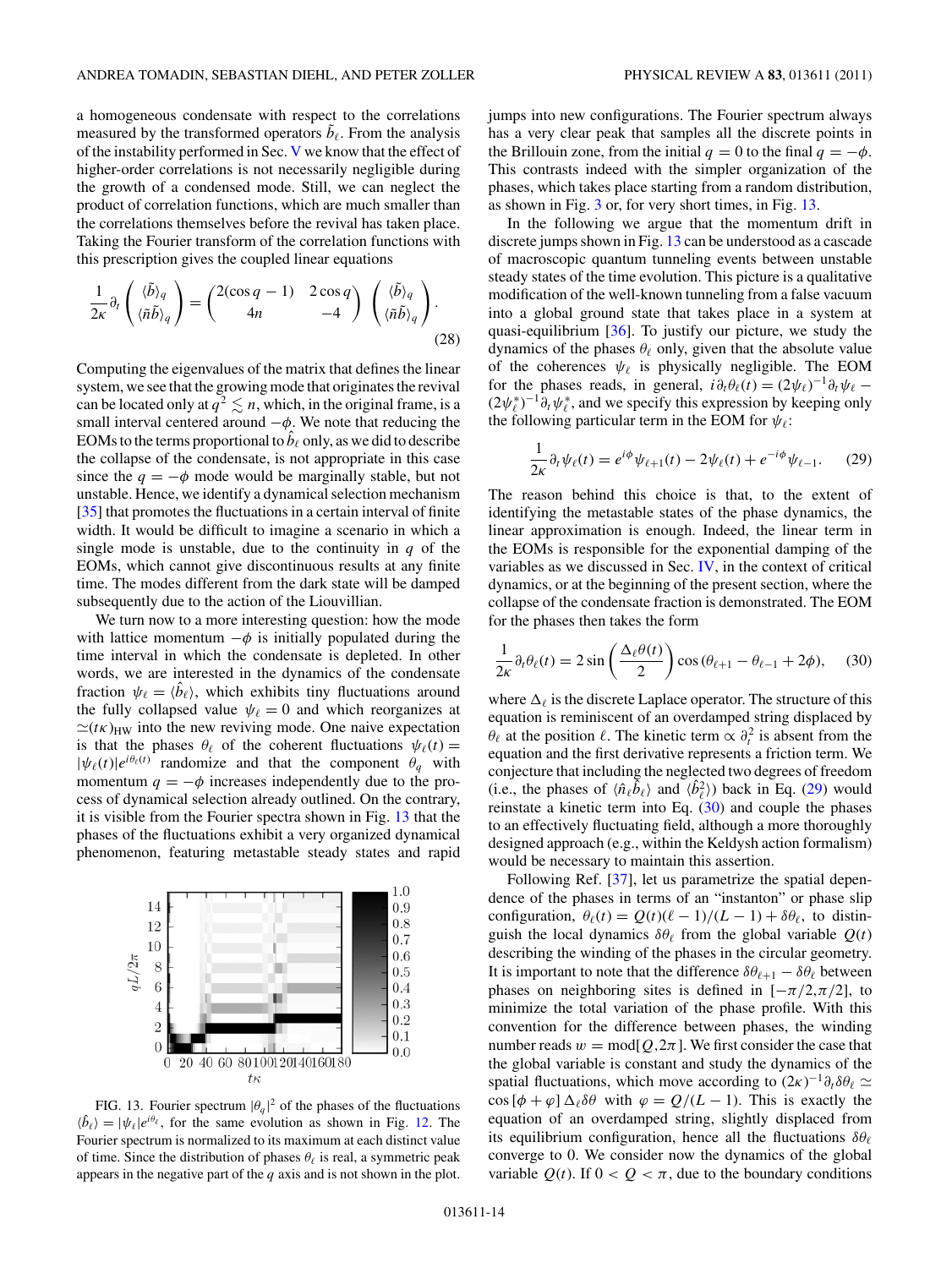<span id="page-14-0"></span>we have that  $\theta_{L+1} - \theta_L = -Q$ . The EOM for  $Q(t)$  reads, in this case,  $(2\kappa)^{-1}\partial_tQ(t) \simeq -\cos[\phi]Q$ , and hence  $Q$  decreases toward 0 (we neglect terms that go to 0 for large lattices). If  $\pi < Q < 2\pi$ , the boundary condition now is such that  $\theta_{L+1} - \theta_L = 2\pi - Q$ , which entails  $(2\kappa)^{-1}\partial_t[2\pi - Q(t)] \simeq$  $-\cos[\phi][2\pi - Q(t)]$ , and hence *Q* increases toward  $2\pi$ . The same procedure applies to the other periodic replicas of the interval  $[0, 2\pi)$  and shows that the global variable  $Q(t)$  tends to the closer multiple of  $2\pi$ . In conclusion, we have shown that the state with  $Q$  multiple of  $2\pi$  (corresponding to a definite momentum in the distribution of the phases) is stable with respect both to local fluctuation of phases and to a global change of momentum. We could hence think of a momentum state as a local minimum, to which the system converges by an overdamped motion.

Having clarified the nature of the metastable configurations shown in Fig. [13,](#page-13-0) we improve our conjecture on the effect of the terms that have been neglected in the EOM for  $\theta_{\ell}$ . They necessarily provide a mechanism for the system to tunnel out such a minimum toward a nearby momentum configuration. The picture of a sequence of tunneling events, each with a well-defined lifetime, explains the stability of the revival time over many configurations (see inset in Fig. [12\)](#page-12-0) and justifies a bell-shaped probability distribution for this quantity on the basis of the central limit theorem.

To further clarify the phase dynamics, we follow Ref. [\[37\]](#page-19-0) and compute the average phase difference  $\bar{\theta}_{\Delta\ell} =$  $\frac{1}{2\pi} \sum_{\ell} \text{Arg} \langle \hat{b}_{\ell}^{\dagger} \hat{b}_{\ell+\Delta \ell} \rangle$  between sites at distance  $\Delta \ell$ . For the initial configuration with zero momentum, this quantity is 0 everywhere. We see that the initial phase configuration remains stable for a noteworthy time lag of 20.0  $<$   $t\kappa \lesssim$  35.0 following the phase quench at  $t \kappa \simeq 20.0$ . Then a fluctuation in the phases takes place and culminates in a phase slip at  $t\kappa \simeq 40.0$ , which increases the winding number of the phase distribution by 1. Another phase slip takes place at  $t \kappa \gtrsim 40.0$ and the final one at  $t \kappa \gtrsim 120.0$ , corresponding to the abrupt jumps in the peaks of the Fourier spectrum shown in Fig. 14. We note that the dynamics in momentum space takes place abruptly, while it has a smooth appearance in real space: this discrepancy is reminiscent of the instanton description of the macroscopic quantum tunneling phenomenon, in which the



FIG. 14. Average phase  $\bar{\theta}_{\Delta\ell}$  for the same evolution as shown in Fig. [12.](#page-12-0) At each time, the winding number is given by the number of abrupt jumps in the average phase. Locations of the phase jumps remain stationary in space, between the phase slip events, during which the winding number increases by 1.



FIG. 15. Partial revival of the condensate fraction following a phase quench, obtained by integration of the reduced equations of motion for low density, for  $L = 32$ ,  $n = 0.1$ , and  $J = U = 0.0$ . The phase  $\phi$  is changed abruptly from 0 to 3  $\times$  2 $\pi/L$  at ( $t\kappa$ )\* = 20.0. For  $t\kappa \lesssim 50.0$  the system stabilizes around the momentum  $2 \times 2\pi/L$ and develops a reduced metastable condensate fraction. Nonetheless, convergence to the steady state with momentum  $3 \times 2\pi/L$  is expected to take place at times larger than  $T_f \kappa = 500.0$ . Inset: Condensate fraction at  $T_f$  as the density *n* is varied. For  $n \lesssim 0.05$  the system reaches steady state and the condensate revives fully (see also Fig. [12\)](#page-12-0). For  $0.05 \lesssim n \lesssim 0.45$  the time evolution is similar to that in the main plot, and the size of the condensate fraction depends strongly on the density. For  $0.45 \lesssim n$  the system develops a metastable condensate fraction with momentum 2*π/L*.

change of quantum numbers takes place instantaneously in imaginary time [\[37\]](#page-19-0).

We point out that the strong suppression of the condensate fraction, which takes place for very low densities, is not a necessary condition for the metastable behavior investigated here. In Fig. 15 we report a typical time evolution for higher densities (still well described by the reduced EOM forlow density; see Fig. [9\)](#page-8-0) in which the condensate fraction features a partial revival that persists as long as the true steady state is not reached. While the explanation of the collapse of the condensate still holds, at present we do not have a dynamical model for the generation and persistence of a reduced condensate fraction. As the density in the lattice is increased, the momentum of the metastable state changes, and at the transition point, a discontinuity in the fraction of revived condensate takes place. To reproduce a curve like that shown in the inset in Fig. [9,](#page-8-0) it is only necessary, in principle, to measure the condensate fraction at time  $t \kappa \gtrsim 10^2$ . Hence, these features provide quite clear qualitative observable signatures of the underlying phase dynamics.

## **VII. CONCLUSIONS**

We have discussed various phenomena in driven-dissipative many-body boson systems governed by many-body master equations with a dissipative zero mode. This includes both a semiquantitative characterization of the steady-state phase diagram resulting from the competition of the driven-dissipative dynamics with a Hamiltonian, as well as a first characterization of mesoscopic nonlinear dissipative equilibration dynamics following phase quenches in the Liouville operator. For this purpose, we have developed a generalized Gutzwiller approach which accounts for density matrices corresponding to mixed states. We have introduced a low density limit which exhibits all the qualitative features of the phase diagram and is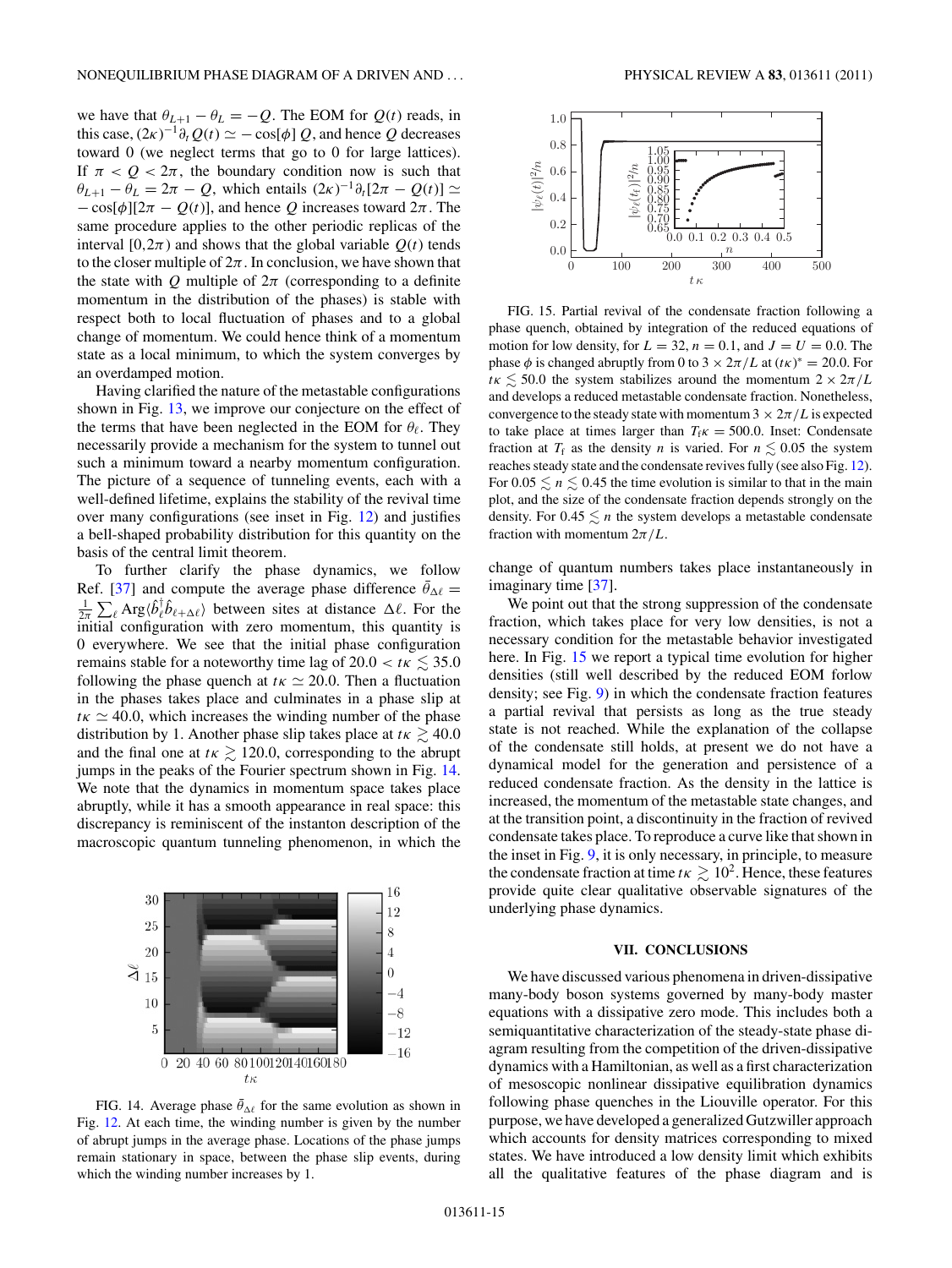<span id="page-15-0"></span>amenable to an analytic discussion due to the decoupling of a finite subset of correlation functions.

Several features are direct consequences of the fact that our system is far out of thermodynamic equilibrium. Most prominently, the phase transition in steady state shares features of a quantum phase transition, in that it is interaction driven, and of a classical phase transition, in that the ordered phase terminates in a thermal state, in stark contrast to dissipative quantum phase transitions in global thermodynamic equilibrium, where the constraint of zero temperature inhibits such behavior. Furthermore, in the limit of vanishing dissipation, the nonequilibrium phase diagram for the steady state does not connect smoothly to the phase diagram of the equilibrium Bose-Hubbard model: this point is a manifestation of the noncommutativity of the limits  $\kappa \to 0$  and  $t \to \infty$ . Another unconventional signature is the existence of a dynamical instability, which manifests itself in a spontaneous breaking of translational symmetry. Finally, we have identified interesting nonlinear dissipative dynamics following a quench from one dark state to the other in mesoscopic systems, which hints at an interesting interplay of fluctuation and dissipation for effective macroscopic topological variables [\[29,38\]](#page-19-0).

We believe that the driven-dissipative many-body systems bear substantial potential for intriguing many-body physics far away from thermodynamic equilibrium. In particular, interesting questions concern the exploration of the critical behavior close to the phase transition and a more analytical understanding of the mesoscopic dissipative dynamics in terms of collective variables.

#### **ACKNOWLEDGMENTS**

We acknowledge collaboration with Rosario Fazio and Andrea Micheli in the early stages of this work. We acknowledge the European Union through IP AQUTE and the Austrian Science Fund (FWF) through SFB F40 FOQUS.

### **APPENDIX A: DERIVATION OF THE MEAN FIELD EOM**

In this section we compute the right-hand side of Eq.  $(8)$ . Let us start from the local interaction term in the Hamiltonian,

$$
\mathrm{Tr}_{\neq \ell} \Bigg[ \sum_{\ell'} U \hat{n}_{\ell'} (\hat{n}_{\ell'} - 1), \rho \Bigg]
$$
  
=  $\mathrm{Tr}_{\neq \ell} \sum_{\ell'} \bigotimes_{\ell'' \neq \ell'} \rho_{\ell''} [U \hat{n}_{\ell'} (\hat{n}_{\ell'} - 1), \rho_{\ell'}].$  (A1)

In the summation, (A1), we separate the term with  $\ell' = \ell$ from the others. In the isolated term the trace applies only to the tensor product of density matrices and the commutator remains unaltered. In the remaining terms, instead, the trace applies also to the commutator part and hence the contribution vanishes. Hence, we obtain

$$
\operatorname{Tr}_{\neq \ell} \left[ \sum_{\ell'} U \hat{n}_{\ell'} (\hat{n}_{\ell'} - 1), \rho \right] = [U \hat{n}_{\ell} (\hat{n}_{\ell} - 1), \rho_{\ell}]. \quad (A2)
$$

The contribution of the chemical potential, similarly, is the commutator with the term  $-\mu \hat{n}_{\ell}$ . To treat a generic nonlocal term  $O_{\ell\ell'}$  in the Hamiltonian or in the Lindblad structure, we introduce the decomposition  $O_{\ell\ell'} = \sum_{rs} \gamma_{\ell\ell'}^{rs} A_{\ell}^r \otimes B_{\ell'}^s$ . The

hopping term  $\hat{b}_{\ell}^{\dagger} \hat{b}_{\ell'} + \hat{b}_{\ell'}^{\dagger} \hat{b}_{\ell}$  on the  $\ell$  site reads, in this form,

$$
\gamma_{\ell\ell'}^{rs} = \delta_{rs}, \quad A_{\ell}^r = (\hat{b}_{\ell}, \hat{b}_{\ell}^{\dagger})_r, \quad B_{\ell}^r = (\hat{b}_{\ell}^{\dagger}, \hat{b}_{\ell})_r, \quad (A3)
$$

with  $\ell$  and  $\ell'$  nearest neighbors and  $\delta_{rs}$  the Kronecker symbol. The trace of the commutator gives

$$
Tr_{\neq \ell} \Bigg[ \sum_{\ell'} \sum_{rs} \gamma_{\ell'\ell''}^{rs} A_{\ell'}^r \otimes B_{\ell''}^s, \rho \Bigg]
$$
  
= 
$$
Tr_{\neq \ell} \sum_{\ell'} \bigotimes_{\ell'''\neq \ell',\ell''} \rho_{\ell'''} \Bigg[ \sum_{rr'} \gamma_{\ell'\ell''}^{rr'} A_{\ell'}^r \otimes B_{\ell''}^{r'}, \rho_{\ell'} \otimes \rho_{\ell''} \Bigg].
$$
 (A4)

Breaking the sum over  $\ell'$  as described previously, we obtain

$$
\operatorname{Tr}_{\neq \ell} \left[ -J \sum_{\ell \ell'} \hat{b}_{\ell} \hat{b}_{\ell'}, \rho \right] = -J \sum_{\langle \ell' | \ell \rangle} [\hat{b}_{\ell} \langle \hat{b}_{\ell'} \rangle + \hat{b}_{\ell} \langle \hat{b}_{\ell'} \rangle, \rho_{\ell}],
$$
\n(A5)

where  $\langle \ell' | \ell \rangle$  indicates the sum over all the nearest neighbors  $\ell'$  of  $\ell$ . Finally, the contribution of the Hamiltonian is  $Tr_{\neq \ell}[\hat{\mathcal{H}}, \rho(t)] = [\hat{h}_{\ell}(t), \rho_{\ell}(t)]$ , with the effective locally acting Hamiltonian

$$
\hat{h}_{\ell} = -J \sum_{\langle \ell' | \ell \rangle} (\langle \hat{b}_{\ell'} \rangle \hat{b}_{\ell}^{\dagger} + \langle \hat{b}_{\ell'}^{\dagger} \rangle \hat{b}_{\ell}) + \frac{1}{2} U \hat{n}_{\ell} (\hat{n}_{\ell} - 1) - \mu \hat{n}_{\ell}.
$$
\n(A6)

In the Liouvillian term  $\sum_{\langle ij \rangle} \text{Tr}_{\neq \ell} [2c_{ij}\rho c_{ij}^{\dagger} - c_{ij}^{\dagger} c_{ij}\rho \rho c_{ij}^{\dagger} c_{ij}$  ] in Eq. [\(8\)](#page-3-0) we insert the identity

$$
1 = 1 - \delta_{j\ell} - \delta_{i\ell} + \delta_{j\ell} + \delta_{i\ell} + \delta_{i\ell}\delta_{j\ell}
$$
  
= 
$$
(1 - \delta_{i\ell})(1 - \delta_{j\ell}) + \delta_{i\ell} + \delta_{j\ell},
$$
 (A7)

which holds since  $j \neq i$  and so  $\delta_{i\ell} \delta_{i\ell} = 0$  for every value of  $\ell$ . The summation breaks into three parts:

$$
\left(\sum_{\langle ij\rangle, i\neq\ell, i\neq\ell} + \sum_{\langle i|\ell\rangle} \delta_{j\ell} + \sum_{\langle j|\ell\rangle} \delta_{i\ell}\right) \mathrm{Tr}_{\neq\ell}[\cdot \cdot \cdot].\tag{A8}
$$

The first term gives 0, since the expression  $Tr_{\neq \ell}[\cdots]$  in this case is equivalent to  $\rho_\ell Tr[\cdots]$ , which vanishes for every couple of *i* and *j* because of the form of the Lindblad term. Using that  $\hat{c}_{\ell\ell'} = -\hat{c}_{\ell'\ell}$ , the two remaining terms give

$$
2\sum_{\langle\ell'\rangle\ell\rangle} \text{Tr}_{\neq\ell} [2c_{\ell'\ell}\rho c_{\ell'\ell}^{\dagger} - c_{\ell'\ell}^{\dagger} c_{\ell'\ell}\rho - \rho c_{\ell'\ell}^{\dagger} c_{\ell'\ell}]. \tag{A9}
$$

To proceed further, we assume a cubic square lattice geometry, with the coefficients  $\phi_{\ell\ell'}$ , which vanish on each plane orthogonal to the axial direction  $\hat{x}$  and are equal to a constant *φ* along *x*ˆ. Then the phase difference between adjacent sites in the lattice is  $\phi_{\ell\ell'} = \sigma \phi$ , with  $\sigma = \ell' - \ell$  along the  $\hat{x}$  axis and  $\sigma = 0$  in the orthogonal plane. The jump operators in the preceding decomposition read

$$
\gamma_{\ell\ell'} = \text{diag}(-1, -e^{i\sigma\phi}, e^{-i\sigma\phi}, 1), \quad (A10)
$$

$$
A_{\ell}^{r} = (1, \hat{b}_{\ell}^{\dagger}, \hat{b}_{\ell}, \hat{n}_{\ell})_{r}, \quad B_{\ell}^{r} = (\hat{n}_{\ell}, \hat{b}_{\ell}, \hat{b}_{\ell}^{\dagger}, 1)_{r}. \tag{A11}
$$

The contribution of a single neighbor in Eq.  $(A9)$  is

$$
\sum_{r,s} \left[ 2A_{\ell}^{r} \rho_{\ell} A_{\ell}^{s\dagger} - A_{\ell}^{s\dagger} A_{\ell}^{r} \rho_{\ell} - \rho_{\ell} A_{\ell}^{s\dagger} A_{\ell}^{r} \right] \Gamma_{\ell+1,\sigma}^{rs}, \quad (A12)
$$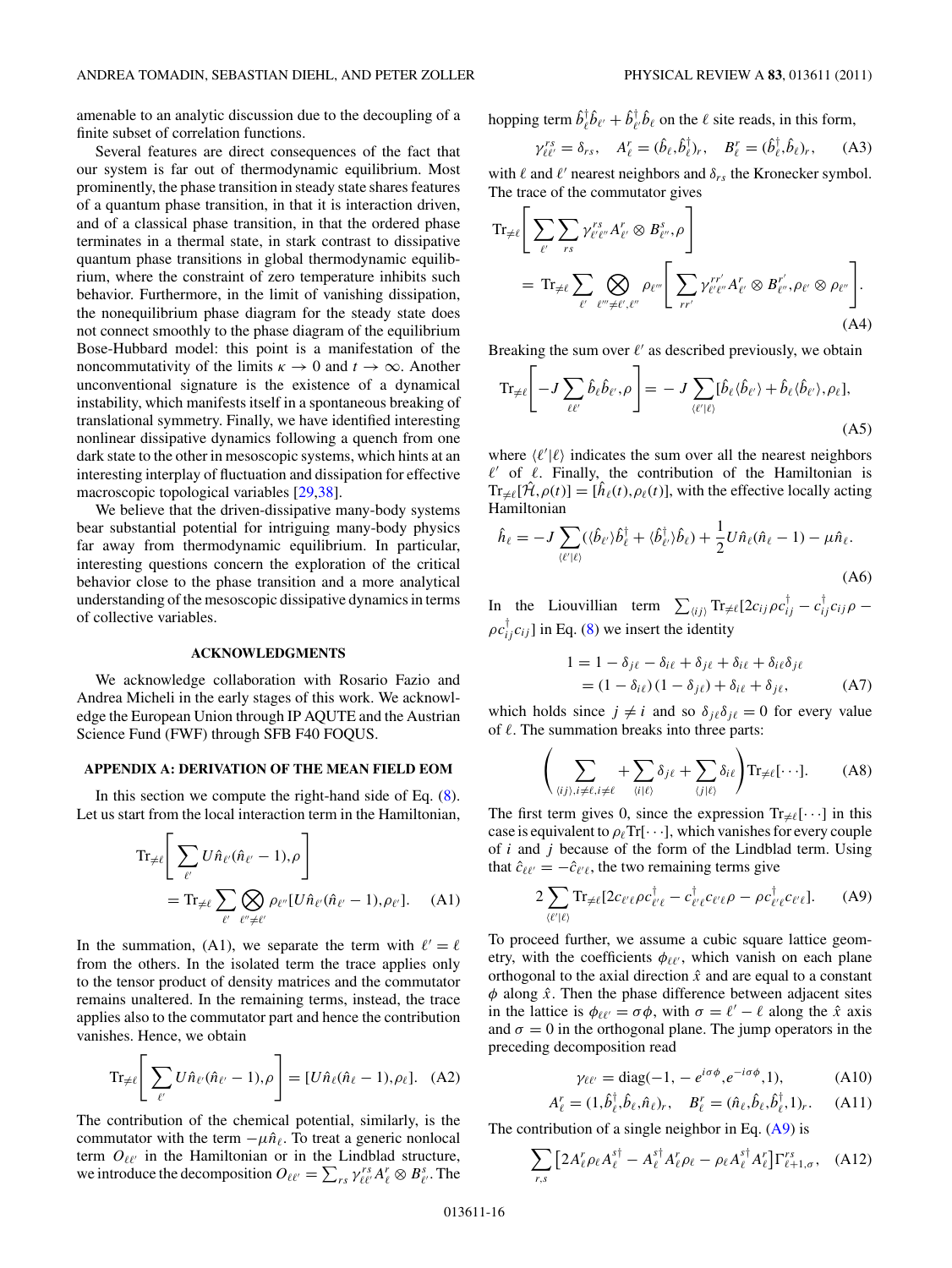<span id="page-16-0"></span>with the matrix  $\Gamma_{\ell,\sigma}^{rs}$  of correlation functions

$$
\begin{pmatrix}\n\langle n_{\ell}^{2} \rangle_{\ell} & \langle b_{\ell}^{\dagger} n_{\ell} \rangle_{\ell} e^{-i\sigma\phi} & -\langle b_{\ell} n_{\ell} \rangle_{\ell} e^{i\sigma\phi} & -\langle n_{\ell} \rangle_{\ell} \\
\langle n_{\ell} b_{\ell} \rangle_{\ell} e^{i\sigma\phi} & \langle n_{\ell} \rangle_{\ell} & -\langle b_{\ell}^{2} \rangle_{\ell} e^{i2\sigma\phi} & -\langle b_{\ell} \rangle_{\ell} e^{i\sigma\phi} \\
-\langle n_{\ell} b_{\ell}^{\dagger} \rangle_{\ell} e^{-i\sigma\phi} & -\langle b_{\ell}^{2} \rangle_{\ell} e^{-i2\sigma\phi} & \langle n_{\ell} \rangle_{\ell} + 1 & \langle b_{\ell}^{\dagger} \rangle_{\ell} e^{-i\sigma\phi} \\
-\langle n_{\ell} \rangle_{\ell} & -\langle b_{\ell}^{\dagger} \rangle_{\ell} e^{-i\sigma\phi} & \langle b_{\ell} \rangle_{\ell} e^{i\sigma\phi} & 1\n\end{pmatrix}_{rs}.
$$
\n(A13)

The contribution of  $\sigma = 1$  and  $\sigma = -1$  appears once, while  $\sigma = 0$  appears  $z - 2$  times, where *z* is the coordination number of the lattice (4 for the two-dimensional square, 6 for the three-dimensional cube).

# **APPENDIX B: LINEARIZATION OF THE EOMs AROUND THE THERMAL STATE**

We begin the analysis with the definition of the density matrix  $\rho_{\ell}(t) = \rho_{\ell}^{(th)} + \delta \rho_{\ell}(t)$  linearized around the thermal state, and we keep only the first order in the entries of the perturbation *δρ*. The density matrix enters both the Hamiltonian  $\hat{h}_{\ell} = \hat{h}_{\ell}^{(0)} + \delta \hat{h}_{\ell}$  and the Liouvillian  $\mathcal{L}_{\ell} = \mathcal{L}_{\ell}^{(0)} + \delta \mathcal{L}_{\ell}$  in the computation of the correlations. To the first order, the EOM for the perturbation matrix reads

$$
\partial_t \delta \rho_\ell(t) + i \left[ \hat{h}^{(0)}_\ell, \delta \rho_\ell(t) \right] - \mathcal{L}^{(0)}_\ell [\delta \rho_\ell(t)]
$$
  
= 
$$
-i \left[ \delta \hat{h}_\ell, \rho_\ell^{(\text{th})} \right] + \delta \mathcal{L}_\ell \left[ \rho_\ell^{(\text{th})} \right],
$$
 (B1)

where the left-hand side is linear in the perturbation matrix, while the right-hand side acts as an effective driving. The right-hand side depends on the perturbation density matrices  $\delta \rho_{\ell \pm 1}$  on the neighboring sites of  $\ell$  via the correlation functions that enter the Hamiltonian and the Liouvillian. The terms in Eq.  $(B1)$  read

$$
\hat{h}_{\ell}^{(0)} = \frac{U}{2} \hat{b}_{\ell}^{\dagger} \hat{b}_{\ell}^{\dagger} \hat{b}_{\ell} \hat{b}_{\ell},
$$
\n
$$
\delta \hat{h}_{\ell}(t) = -J \hat{b}_{\ell} \sum_{\sigma} \delta \langle \hat{b}_{\ell+\sigma}^{\dagger} \rangle - J \hat{b}_{\ell}^{\dagger} \sum_{\sigma} \delta \langle \hat{b}_{\ell+\sigma} \rangle,
$$
\n
$$
\mathcal{L}_{\ell}^{(0)}[\rho] = \kappa \sum_{rs} \left[ 2 \hat{A}_{\ell}^{r} \rho \hat{A}_{\ell}^{s\dagger} - \hat{A}_{\ell}^{s\dagger} \hat{A}_{\ell}^{r} \rho - \rho \hat{A}_{\ell}^{s\dagger} \hat{A}_{\ell}^{r} \right] \sum_{\sigma=\pm 1} \Gamma_{\ell+\sigma}^{(0)rs},
$$
\n
$$
\delta \mathcal{L}_{\ell}[\rho] = \kappa \sum_{rs} \left[ 2 \hat{A}_{\ell}^{r} \rho \hat{A}_{\ell}^{s\dagger} - \hat{A}_{\ell}^{s\dagger} \hat{A}_{\ell}^{r} \rho - \rho \hat{A}_{\ell}^{s\dagger} \hat{A}_{\ell}^{r} \right] \sum_{\sigma=\pm 1} \delta \Gamma_{\ell+\sigma}^{rs},
$$
\n(B2)

where we have reserved the possibility for the perturbation to be inhomogeneous in real space. The unperturbed matrix of the zeroth-order correlations, computed on the thermal state, reads

$$
\Gamma_{\ell}^{(0)} = \begin{pmatrix} 2n(n+1/2) & 0 & 0 & -n \\ 0 & n & 0 & 0 \\ 0 & 0 & n+1 & 0 \\ -n & 0 & 0 & 1 \end{pmatrix}.
$$
 (B3)

The matrix of the first-order correlations is

$$
\delta\Gamma_{\ell} = \begin{pmatrix}\n\delta\langle \hat{n}_{\ell}^{2} \rangle & \delta\langle \hat{n}_{\ell} \hat{b}_{\ell} \rangle^{*} & -\delta\langle \hat{b}_{\ell} \hat{n}_{\ell} \rangle & -\delta\langle \hat{n}_{\ell} \rangle \\
\delta\langle \hat{n}_{\ell} \hat{b}_{\ell} \rangle & \delta\langle \hat{n}_{\ell} \rangle & -\delta\langle \hat{b}_{\ell}^{2} \rangle & -\delta\langle \hat{b}_{\ell} \rangle \\
-\delta\langle \hat{b}_{\ell} \hat{n}_{\ell} \rangle^{*} & -\delta\langle \hat{b}_{\ell}^{2} \rangle^{*} & \delta\langle \hat{n}_{\ell} \rangle & \delta\langle \hat{b}_{\ell} \rangle^{*} \\
-\delta\langle \hat{n}_{\ell} \rangle & -\delta\langle \hat{b}_{\ell} \rangle^{*} & \delta\langle \hat{b}_{\ell} \rangle & 0\n\end{pmatrix}, \quad (B4)
$$

with the averages  $\delta \langle \ldots \rangle = \text{Tr}[\ldots \delta \rho_\ell]$ . We verified with the numerical integrations of the nonlinear EOM [\(8\)](#page-3-0) that  $\delta \langle \hat{b}_{\ell}^2 \rangle$  is much smaller than the other correlation functions and hence can be neglected.

The structure of the EOM for  $\delta \rho_{\ell}$  is determined by the right-hand side of Eq.  $(B1)$ , which is tridiagonal in the Fock space. It follows that only the entries of  $\delta \rho_{\ell}$  on the upper, central, and lower diagonal need to be taken different from 0. Moreover, the equations for the entries in each diagonal constitute a closed system, so that we have only to consider the variables  $x_v = \delta \rho_{\ell;v,v-1}$ , where  $v \ge 0$  is the index in the Fock space.

We derive a set of rules to project the EOM onto the lower diagonal. For tridiagonal matrices (such as  $\delta \rho_{\ell}$ ), it holds that

$$
\rho \to x_{\nu}, \qquad \hat{b}^{\dagger} \hat{b} \rho \to \nu x_{\nu}, \n\rho \hat{b}^{\dagger} \hat{b} \to (\nu - 1)x_{\nu}, \qquad \hat{b}^{\dagger} \hat{b} \hat{b}^{\dagger} \hat{b} \rho \to \nu^2 x_{\nu}, \n\rho \hat{b}^{\dagger} \hat{b} \hat{b}^{\dagger} \hat{b} \to (\nu - 1)^2 x_{\nu}, \qquad \hat{b}^{\dagger} \hat{b} \rho \hat{b}^{\dagger} \hat{b} \to \nu (\nu - 1)x_{\nu}, \n\hat{b} \rho \hat{b}^{\dagger} \to \sqrt{\nu (\nu + 1)} x_{\nu+1}, \qquad \hat{b}^{\dagger} \rho \hat{b} \to \sqrt{\nu (\nu - 1)} x_{\nu-1},
$$
\n(B5)

and for diagonal matrices [such as  $\rho_{\ell}^{(th)}$ ], it also holds that

$$
\rho \hat{b} \rightarrow 0, \qquad \rho \hat{b}^{\dagger} \rightarrow \sqrt{\nu} x_{\nu}, \n\hat{b} \rho \rightarrow 0, \qquad \hat{b}^{\dagger} \rho \rightarrow \sqrt{\nu} x_{\nu-1}, \n\hat{b}^{\dagger} \rho \hat{b}^{\dagger} \hat{b} \rightarrow \sqrt{\nu} (\nu - 1) x_{\nu-1}, \qquad \hat{b} \rho \hat{b}^{\dagger} \hat{b} \rightarrow 0, \n\hat{b}^{\dagger} \hat{b} \rho \hat{b}^{\dagger} \rightarrow \sqrt{\nu} \nu x_{\nu}, \qquad \hat{b}^{\dagger} \hat{b} \rho \hat{b} \rightarrow 0, \n\rho \hat{b}^{\dagger} \hat{b} \hat{b}^{\dagger} \rightarrow \sqrt{\nu} \nu x_{\nu}, \qquad \hat{b}^{\dagger} \hat{b}^{\dagger} \hat{b} \rho \rightarrow \sqrt{\nu} (\nu - 1) x_{\nu-1}, \n\rho \hat{b}^{\dagger} \hat{b} \hat{b} \rightarrow 0, \qquad \hat{b} \hat{b}^{\dagger} \hat{b} \rho \rightarrow 0.
$$
\n(B6)

We apply these rules to the EOM,  $(B1)$ , for the perturbation matrix and we obtain the EOM for the variables  $x_v$ :

$$
\frac{1}{2\kappa}\partial_t x_v = \frac{1}{2}[-v(4+8n+iU/\kappa)+iU/\kappa]x_v \n+2n\sqrt{v(v-1)}x_{v-1} + 2(n+1)\sqrt{v(v+1)}x_{v+1} \n+ \sqrt{v}(\delta\langle \hat{b}_{\ell-1} \rangle + \delta\langle \hat{b}_{\ell+1} \rangle) \big(\rho_{\ell;v-1,v-1}^{(\text{th})} + \rho_{\ell;v,v}^{(\text{th})}\big) \n+ \frac{1}{2}\sqrt{v}[-\delta\langle \hat{b}_{\ell-1} \rangle(2v-iJ/\kappa) \n- \delta\langle \hat{b}_{\ell+1} \rangle(2v-iJ/\kappa)
$$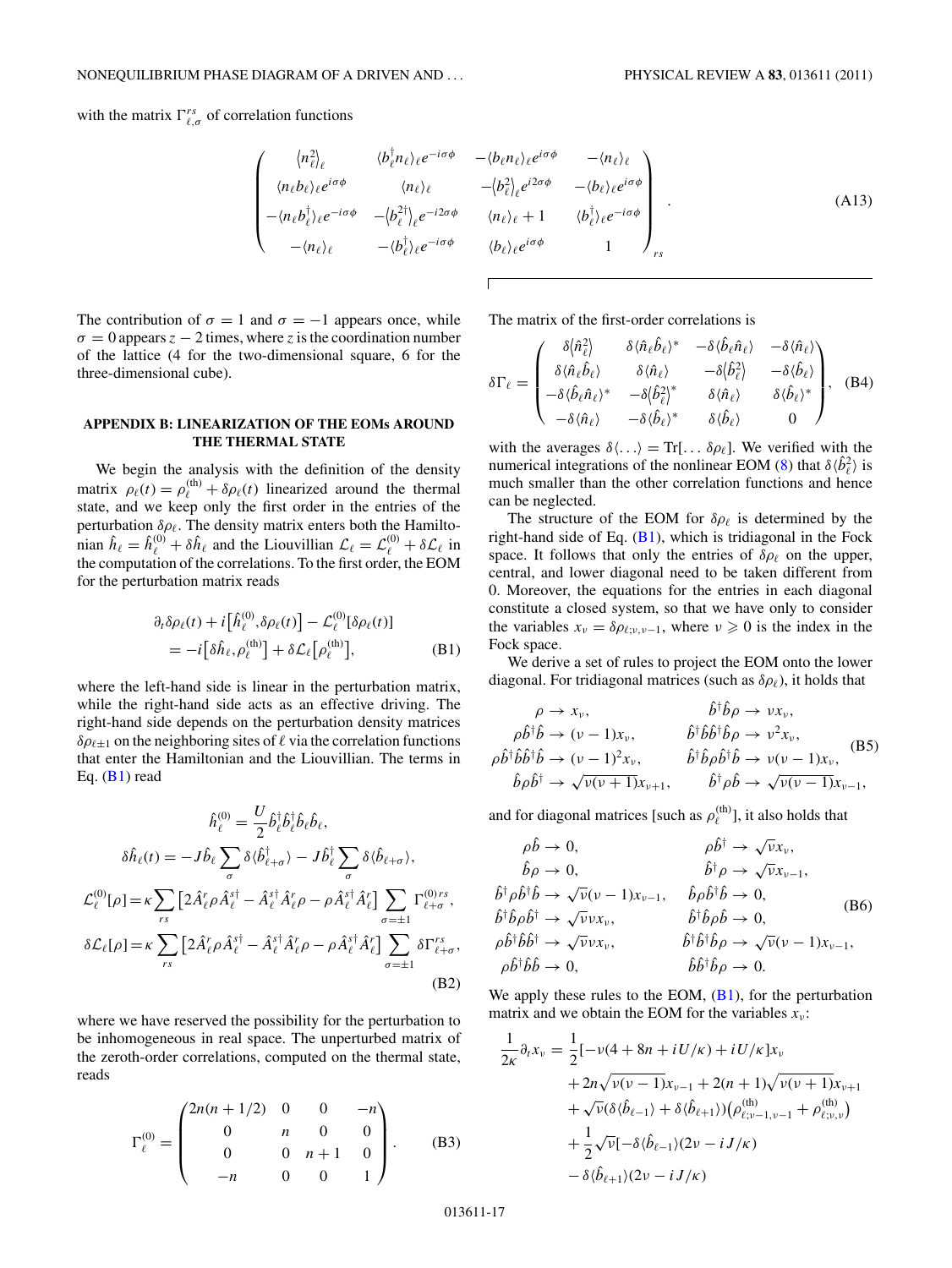+2(
$$
\delta \langle \hat{b}_{\ell-1} \hat{n}_{\ell-1} \rangle
$$
 +  $\delta \langle \hat{b}_{\ell+1} \hat{n}_{\ell+1} \rangle$ )]  
\n× ( $\rho_{\ell;\nu-1,\nu-1}^{(\text{th})} - \rho_{\ell;\nu,\nu}^{(\text{th})}$ ). (B7)

<span id="page-17-0"></span>We see that in the EOMs the subdiagonal entries in the perturbation matrix on site  $\ell$  are coupled to some correlation functions computed on the neighboring sites. Allowing for any possible spatial configuration of the correlations makes the problem analytically unmanageable. Moreover, to compute the linearized equations on a finite number of lattice sites induces a discretization of the Brillouin zone such that the numerical effort to solve the linear equations scales quadratically with the size of the lattice. At this point it is necessary to introduce some physical hypothesis on the form of the instability, which allows us to consider only a finite number of degrees of freedom and to easily scan the Brillouin zone of the lattice. Here we make the hypothesis

$$
\delta \langle \hat{b}_{\ell'} \rangle = \delta \langle \hat{b}_{\ell} \rangle e^{-i\phi_0(\ell'-\ell)},
$$
  
\n
$$
\delta \langle \hat{b}_{\ell'} \hat{n}_{\ell'} \rangle = \delta \langle \hat{b}_{\ell} \hat{n}_{\ell} \rangle e^{-i\phi_0(\ell'-\ell)}.
$$
\n(B8)

Using Eq.  $(B8)$  we reduce the set of variables in the EOM, ([B7\)](#page-16-0), to the sole  $\{x_v\}$ . The EOM is rewritten in the form  $\partial_t x_v =$  $\sum_{v'} M_{v,v'} x_{v'}$ , where

$$
M_{\nu,\nu'}/(2\kappa)
$$
  
=  $2n\sqrt{\nu(\nu-1)}\delta_{\nu',\nu-1} + \frac{1}{2}\left[-\nu\left(4+8n+i\frac{U}{\kappa}\right) + i\frac{U}{\kappa}\right]\delta_{\nu,\nu'}$   
+  $2(n+1)\sqrt{\nu(\nu+1)}\delta_{\nu',\nu+1}$   
+  $\sqrt{\nu\nu'}\left[\cos{(\phi_0)}2(\nu'-\nu) + i\frac{J}{\kappa}\cos{\phi_0}\right]$   
 $\times (\rho_{\ell,\nu-1,\nu-1}^{(0)} - \rho_{\ell,\nu,\nu}^{(0)})$   
+  $2\cos{(\phi_0)}\sqrt{\nu'\nu}(\rho_{\ell,\nu-1,\nu-1}^{(0)} + \rho_{\ell,\nu,\nu}^{(0)}),$  (B9)

as can be verified with the formal substitutions

$$
x_{\nu} \to \delta_{\nu,\nu'}, \quad \delta \langle \hat{b}_{\ell} \rangle \to \sqrt{\nu'}, \quad \delta \langle \hat{b}_{\ell} \hat{n}_{\ell} \rangle \to \nu' \sqrt{\nu'}.
$$
 (B10)

The general solution of the EOM is given by  $x_v \sim e^{\lambda t}$ , with *λ* an eigenvalue of the matrix *M*. If Re[*λ*] *<* 0 for any *λ*, the perturbation  $\delta \rho_{\ell}$  damps out and the thermal state is stable. On the contrary, if there is at least one eigenvalue *λ* with a positive real part  $\gamma = \text{Re}[\lambda]$  the thermal state is unstable. The corresponding eigenvector is the unstable mode in the channel labeled  $\phi_0$ . To diagonalize the matrix *M* it is necessary to introduce a truncation  $v_{\text{max}}$  in the set of variables  $\{x_v\}$ , corresponding to a truncation in the Fock space of the system. We use  $v_{\text{max}} = 100$  and we have verified in some typical cases that the higher part of the spectrum remains unchanged when *ν*max is increased.

## **APPENDIX C: LINEARIZATION OF THE EOMs AROUND A GENERIC MEAN FIELD STEADY STATE**

In this Appendix we outline the computation of the stability spectrum of a generic mean field homogeneous steady state with local density matrix  $\rho_{\infty}$ . This method is used in Sec. [III C](#page-7-0) to compute the phase border between the stable and the unstable condensate region. The mean field EOMs, [\(8\)](#page-3-0), can be rewritten in the form  $\partial_t \rho_\ell(t) = Q[\rho_\ell(t), \rho_{\ell \pm 1}(t)]$ , with *Q* 

a bilinear operator. Let us characterize now the action of the operator Q on the steady-state  $\rho_{\ell}(t_{\infty})$  of the system. We require the steady state to be such that  $\partial_t |\rho_{\ell;\nu,\nu'}(t_\infty)| = 0$ , where  $\nu$  and  $ν'$  are indices in the Fock space of the  $ℓ$ th site. It is easy to show that a sufficient and necessary condition for this to happen is  $\partial_t \rho_{\ell;\nu,\nu'}(t_\infty) = -i \Omega_{\nu\nu'} \rho_{\ell;\nu,\nu'}$ , with  $\Omega_{\nu\nu'} \in \mathbb{R}$ . We also require that the absolute value of a generic correlation function  $\langle \hat{b}_\ell^{\dagger p} \hat{b}_\ell^q \rangle$ is constant in time, and hence  $\partial_t \langle \hat{b}^{\dagger p}_\ell \hat{b}^q_\ell \rangle = -i \Lambda_{pq} \langle \hat{b}^{\dagger p}_\ell \hat{b}^q_\ell \rangle$ . The stationarity of the absolute values of the correlation functions can be easily checked on the numerical solution of the EOMs.

Still, we cannot forbid a residual phase precession both in the off-diagonal elements of the density matrix and in the correlation functions. The first point raises a problem for the linearization of the EOMs because we do not obtain numerically a state that nullifies exactly the bilinear operator *Q*; that is, we do not have a good starting point for the instability analysis. It turns out that a chemical potential  $\mu$ can always be fixed into the operator  $Q$  (which we denote  $Q_\mu$ after the choice is made) such that  $Q_{\mu}[\rho_{\ell}(t_{\infty}), \rho_{\ell \pm 1}(t_{\infty})] = 0$ exactly. To explain why this is the case, we consider the explicit form of the correlation functions  $\langle \hat{b}_{\ell}^{\dagger p} \hat{b}_{\ell}^q \rangle = \sum_{\nu} f(q, \nu + q)$ *f*(*p*,*v*) $\rho_{\ell;\nu+q,\nu+p}$ , with  $f(p,\nu) = \langle \nu + p|\hat{b}^{\dagger p}|\nu\rangle$ . From the preceding conditions, it follows that  $\Omega_{\nu+p,\nu+q} = \Lambda_{pq}$  and hence  $\Omega$  can only depend on the difference of its arguments and be of the form  $\Omega_{p-q}$ . Now we may argue that  $\Omega$  should have the linear form  $\Omega \times (p - q)$  since we want the phase frequency of  $\langle \hat{b}_\ell^2 \rangle$  to be twice that of  $\langle \hat{b}_\ell \rangle$  in the condensate limit. Finally,  $\Omega$  should be a linear function of time if we require that we can remove the phase precession by a frame transformation of the basis vectors. The result is that, in the steady state, the residual time evolution of the density matrix is of the form  $\partial_t \rho_{\ell;\nu,\nu'} = -i\omega(\nu - \nu')\rho_{\ell;\nu,\nu'}$ . This is precisely the contribution to the EOM produced by a term  $\omega \hat{n}$  in the Hamiltonian and can thus be eliminated by the appropriate choice of a chemical potential  $\mu = -\omega$ .

With such choice of chemical potential, the EOM for the fluctuation  $\delta \rho_{\ell}(t) = \rho_{\ell}(t) - \rho_{\infty}$  of the density matrix reads  $\partial_t \delta \rho_\ell(t) = Q_\mu[\rho_\infty, \delta \rho_{\ell \pm 1}(t)] + Q_\mu[\delta \rho_\ell(t), \rho_\infty]$ . Then, as we point out in Sec. [III C](#page-7-0) as well, some hypothesis on the spatial dependence of the unstable mode has to be made to relate the density matrices on different sites as  $\delta \rho_{\ell \pm 1} = T^{(\pm)}[\delta \rho_{\ell}, \phi_0]$ , where we restrict to a one-dimensional geometry. According to the results of the numerical solution of the EOM, [\(8\)](#page-3-0), here we consider the stability of the modes defined by  $[T^{(\pm)}[\delta \rho_\ell, \phi_0]]_{\nu\nu'} = \cos(\phi_0)[\rho_\ell]_{\nu\nu'}$ , which correspond to the generation of a standing wave in the lattice with wavelength  $2\pi/\phi_0$ . The EOM for the fluctuation matrix then reads  $\delta \rho_\ell(t) =$  $L[\delta \rho_\ell, \phi_0]$ , with the linear operator *L* given by  $Q_\mu[\rho_\ell(t_0), \cdot] \circ$  $(T^{(+)}[\cdot,\phi_0] + T^{(-)}[\cdot,\phi_0]) + Q_\mu[\cdot,\rho_\ell(t_0)]$ . The existence of a positive real eigenvalue of  $L[\cdot,\phi_0]$  means that the steady-state  $\rho_{\infty}$  is unstable in the particular mode labeled  $\phi_0$ .

#### **APPENDIX D: EOMs OF THE CORRELATION FUNCTIONS**

In this section we provide the EOMs of the time-dependent correlation functions  $c_{p,q,\ell} \equiv \langle \hat{b}^{\dagger p}_{\ell} \hat{b}^q_{\ell} \rangle$  that follow from the mean field EOM, [\(8\)](#page-3-0), for the density matrix. For definiteness, in the following we assume a one-dimensional geometry so that the neighbors  $\langle \ell' | \ell \rangle$  of the sites  $\ell$  have indices  $\ell + 1$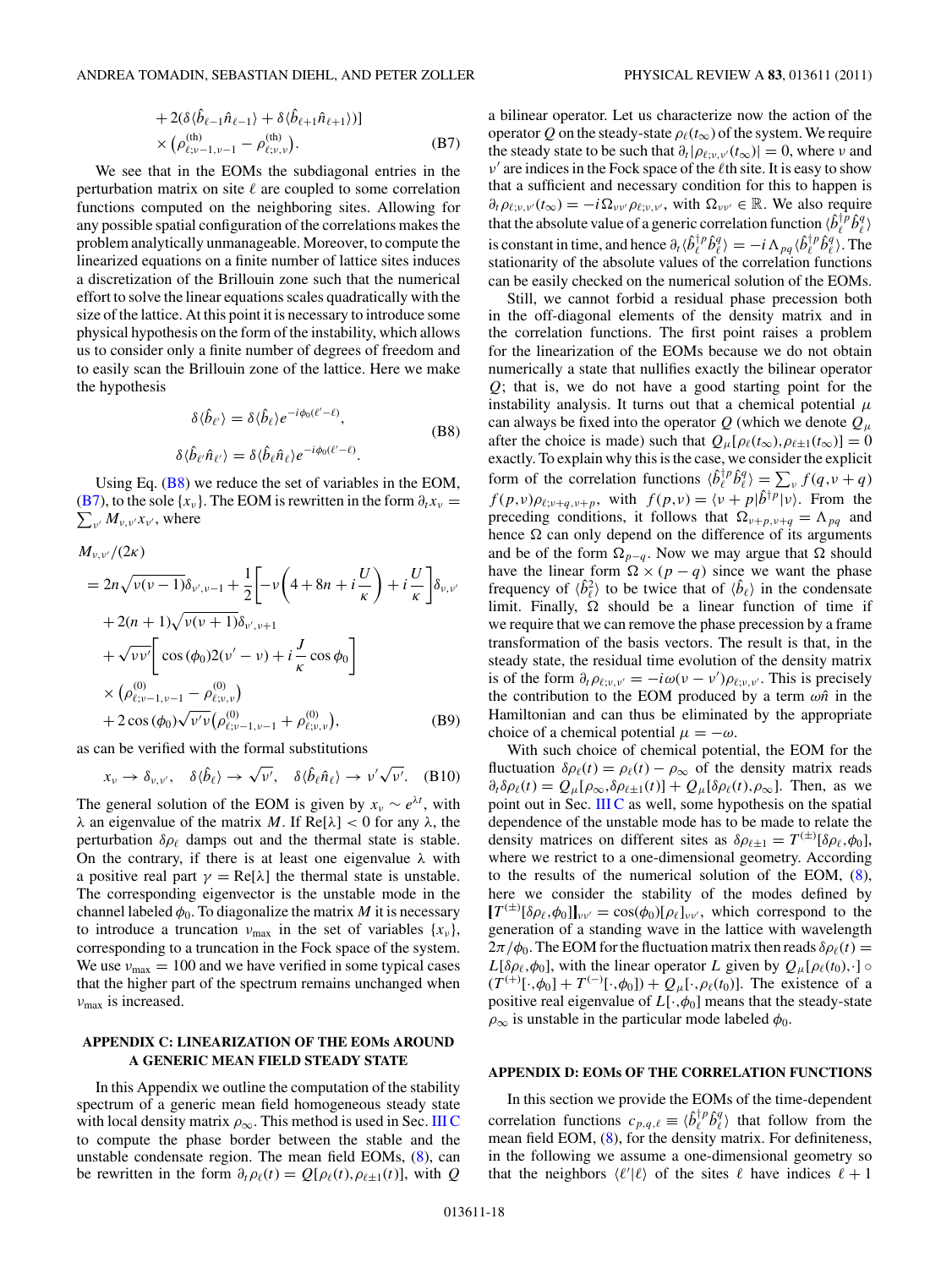<span id="page-18-0"></span>and  $\ell - 1$ . The EOM of a generic correlation function is  $\partial_t \langle \hat{b}_\ell^{\dagger p} \hat{b}_\ell^q \rangle = \text{Tr}[\hat{b}_\ell^{\dagger p} \hat{b}_\ell^q \partial_t \rho_\ell(t)]$ . Substituting the time derivative of the density matrix  $\rho_{\ell}$ , one obtains products of averages of operators on the site  $\ell$  by the mean fields, [\(11\)](#page-3-0), on the

neighboring sites. Normal ordering the operators acting on site  $\ell$ , one obtains the following expression, which is linear in the correlation functions on site  $\ell$  but contains products between correlation functions on neighboring sites:

$$
\partial_{t}c_{p,q,\ell} = +[i(U/2)(p(p-1) - q(q-1)) - 2\kappa((p-q)^{2} + p + q) - i\mu(p-q)]c_{p,q,\ell} + iU(p-q)c_{p+1,q+1,\ell} \n+ 2\kappa pq(c_{1,1,\ell-1} + c_{1,1,\ell+1})c_{p-1,q-1,\ell} + [-iJp(c_{1,0,\ell-1} + c_{1,0,\ell+1}) + 2\kappa p(1-q)(e^{i\phi}c_{1,0,\ell-1} + e^{-i\phi}c_{1,0,\ell+1}) \n+ 2\kappa p(e^{i\phi}c_{2,1,\ell-1} + e^{-i\phi}c_{2,1,\ell+1})]c_{p-1,q,\ell} + [iJq(c_{0,1,\ell-1} + c_{0,1,\ell+1}) + 2\kappa q(1-p)(e^{-i\phi}c_{0,1,\ell-1} + e^{i\phi}c_{0,1,\ell+1}) \n+ 2\kappa q(e^{-i\phi}c_{1,2,\ell-1} + e^{i\phi}c_{1,2,\ell+1})]c_{p,q-1,\ell} - 2q\kappa(e^{i\phi}c_{1,0,\ell-1} + e^{-i\phi}c_{1,0,\ell+1})c_{p,q+1,\ell} \n- 2p\kappa(e^{-i\phi}c_{0,1,\ell-1} + e^{i\phi}c_{0,1,\ell+1})c_{p+1,q,\ell} + \kappa p(p-1)(e^{2i\phi}c_{2,0,\ell-1} + e^{-2i\phi}c_{2,0,\ell+1})c_{p-2,q,\ell} \n+ \kappa q(q-1)(e^{-2i\phi}c_{0,2,\ell-1} + e^{2i\phi}c_{0,2,\ell+1})c_{p,q-2,\ell},
$$
\n(D1)

where it is understood that  $c_{p,q,\ell} = 0$  whenever  $p,q < 0$  and  $c_{0,0,\ell} = 1$  by the unitarity of the trace of  $\rho_{\ell}$ . Equation (D1) shows that the EOMs of the correlation functions are organized as an infinite hierarchy, since  $c_{p,q,\ell}$  is also coupled to  $c_{p+1,p+1,\ell}$ (due to the local interaction) and to  $c_{p,q+1,\ell}$ ,  $c_{p+1,q,\ell}$  (due to the dissipation). Hence we do not find a subset of EOMs that decouples exactly from the others and that can be solved in a finite number of steps.

In Sec. [IV](#page-8-0) we use the different set of "connected" correlation functions  $\langle \delta \hat{b}^{\dagger p}_{\ell} \delta \hat{b}^{q}_{\ell} \rangle$ , built with the fluctuation operator  $\delta \hat{b}_\ell = \hat{b}_\ell - \psi_\ell$ . We remark that we always work in the Schrödinger picture here: the operators  $\delta \hat{b}_\ell$  are constant in time and depend parametrically on the choice of the quantity  $\psi_{\ell}$ . This set is totally equivalent from a mathematical point of view but is motivated from a physical perspective if we interpret *ψ* as the order parameter of a BEC and  $(11)$  holds. The new set of correlation functions hence describes the fluctuations about the condensate, and by construction,  $\langle \delta \hat{b}_\ell \rangle = 0$ . We reiterate

that the vanishing of the first-order correlation takes place only when the average is taken with respect to some density matrix  $\rho_{\ell}(t_0)$  such that [\(11\)](#page-3-0) is valid. Once we let the density matrix evolve in time, as we do in Sec. [V;](#page-9-0) the operators  $\delta \hat{b}_\ell$  do not change but the average  $\text{Tr}[\delta \hat{b}_{\ell} \rho_{\ell}(t)] = \text{Tr}[\hat{b}_{\ell} \rho_{\ell}(t)] - \psi_{\ell}$  is, in general, different from 0.

To obtain the EOM for the correlation functions  $\delta \hat{b}_{\ell}$ , we expand the product of  $\hat{b}_{\ell}$  operators and  $\psi_{\ell}$  *c* numbers in the average, obtaining a sum of correlation functions  $c_{p,q,\ell}$ . Then we substitute the EOM,  $(D1)$ , of each  $c_{p,q,\ell}$ , and again, we expand the products of operators in the averages in terms of  $\delta \hat{b}_\ell$  and  $\psi_\ell$ . This approach does not yield the general EOM, analogous to  $(D1)$ , because each choice of *p*, *q* produces a different set of correlations but can be applied straightforwardly. The EOMs for the connected correlation functions are organized as an infinite hierarchy as well and cannot be reduced analytically to a closed subset.

- [1] A. Kamenev and A. Levchenko, Adv. Phys. **58**[, 197 \(2009\).](http://dx.doi.org/10.1080/00018730902850504)
- [2] D. E. Feldman, Phys. Rev. Lett. **95**[, 177201 \(2005\);](http://dx.doi.org/10.1103/PhysRevLett.95.177201) A. Mitra, S. Takei, Y. B. Kim, and A. J. Millis, *ibid.* **97**[, 236808 \(2006\).](http://dx.doi.org/10.1103/PhysRevLett.97.236808)
- [3] S. A. Moskalenko and D.W. Snoke, *Bose-Einstein Condensation of Excitons and Biexcitons* (Cambridge Univ. Press, Cambridge, 2000); J. Keeling, F. M. Marchetti, M. H. Szymanska, and P. B. Littlewood, [Semicond. Sci. Technol.](http://dx.doi.org/10.1088/0268-1242/22/5/R01) **22**, R1 (2007); J. Kasprzak *et al.*, Nature **443**[, 409 \(2006\);](http://dx.doi.org/10.1038/nature05131) M. Wouters and I. Carusotto, e-print [arXiv:1001.0660.](http://arXiv.org/abs/arXiv:1001.0660)
- [4] E. G. Dalla Torre, E. Demler, T. Giamarchi, and E. Altman, [Nat.](http://dx.doi.org/10.1038/nphys1754) Phys. **6**[, 806 \(2010\).](http://dx.doi.org/10.1038/nphys1754)
- [5] P. Calabrese and J. Cardy, Phys. Rev. Lett. **96**[, 136801 \(2006\);](http://dx.doi.org/10.1103/PhysRevLett.96.136801) C. Kollath, A. M. Läuchli, and E. Altman, *ibid.* 98[, 180601](http://dx.doi.org/10.1103/PhysRevLett.98.180601) [\(2007\);](http://dx.doi.org/10.1103/PhysRevLett.98.180601) A. Silva, *ibid.* **101**[, 120603 \(2008\);](http://dx.doi.org/10.1103/PhysRevLett.101.120603) M. Moeckel and S. Kehrein, *ibid.* **100**[, 175702 \(2008\).](http://dx.doi.org/10.1103/PhysRevLett.100.175702)
- [6] M. Greiner, O. Mandel, T. W. Hänsch, and I. Bloch, [Nature](http://dx.doi.org/10.1038/nature00968) **419**[, 51 \(2002\);](http://dx.doi.org/10.1038/nature00968) B. Paredes *et al.*, *ibid.* **429**[, 277 \(2004\);](http://dx.doi.org/10.1038/nature02530) L. E. Sadler, J. M. Higbie, S. R. Leslie, M. Vengalattore, and D. M. Stamper-Kurn, *ibid.* **443**[, 312 \(2006\).](http://dx.doi.org/10.1038/nature05094)
- [7] T. Gasenzer, J. Berges, M. G. Schmidt, and M. Seco, *[Phys. Rev.](http://dx.doi.org/10.1103/PhysRevA.72.063604)* A **72**[, 063604 \(2005\);](http://dx.doi.org/10.1103/PhysRevA.72.063604) M. Cramer, C. M. Dawson, J. Eisert, and T. J. Osborne, Phys. Rev. Lett. **100**[, 030602 \(2008\);](http://dx.doi.org/10.1103/PhysRevLett.100.030602) M. Rigol, V. Dunjko, and M. Olshanii, Nature **452**[, 854 \(2008\);](http://dx.doi.org/10.1038/nature06838) G. Roux, Phys. Rev. A **79**[, 021608\(R\) \(2009\);](http://dx.doi.org/10.1103/PhysRevA.79.021608) L. Campos Venuti and P. Zanardi, *ibid.* **81**[, 032113 \(2010\);](http://dx.doi.org/10.1103/PhysRevA.81.032113) M. Znidaric, T. Prosen, G. Benenti, G. Casati, and D. Rossini, [Phys. Rev. E](http://dx.doi.org/10.1103/PhysRevE.81.051135) **81**, 051135 [\(2010\).](http://dx.doi.org/10.1103/PhysRevE.81.051135)
- [8] T. Kinoshita, T. Wenger, and D. S. Weiss, [Nature](http://dx.doi.org/10.1038/nature04693) **440**, [900 \(2006\);](http://dx.doi.org/10.1038/nature04693) S. Hofferberth, I. Lesanovsky, T. Schumm, A. Imambekov, V. Gritsev, E. Demler, and J. Schmiedmayer, Nat. Phys. **4**[, 489 \(2008\).](http://dx.doi.org/10.1038/nphys941)
- [9] J. Berges, Sz. Borsanyi, and C. Wetterich, [Phys. Rev.](http://dx.doi.org/10.1103/PhysRevLett.93.142002) Lett. **93**[, 142002 \(2004\);](http://dx.doi.org/10.1103/PhysRevLett.93.142002) R. Barnett, A. Polkovnikov, and M. Vengalattore, e-print [arXiv:1009.1646.](http://arXiv.org/abs/arXiv:1009.1646)
- [10] S. Montangero, R. Fazio, P. Zoller, and G. Pupillo, Phys. Rev. A **79**[, 041602\(R\) \(2009\);](http://dx.doi.org/10.1103/PhysRevA.79.041602) J. Schachenmayer, G. Pupillo, and A. J. Daley, [New J. Phys.](http://dx.doi.org/10.1088/1367-2630/12/2/025014) **12**, 025014 [\(2010\).](http://dx.doi.org/10.1088/1367-2630/12/2/025014)